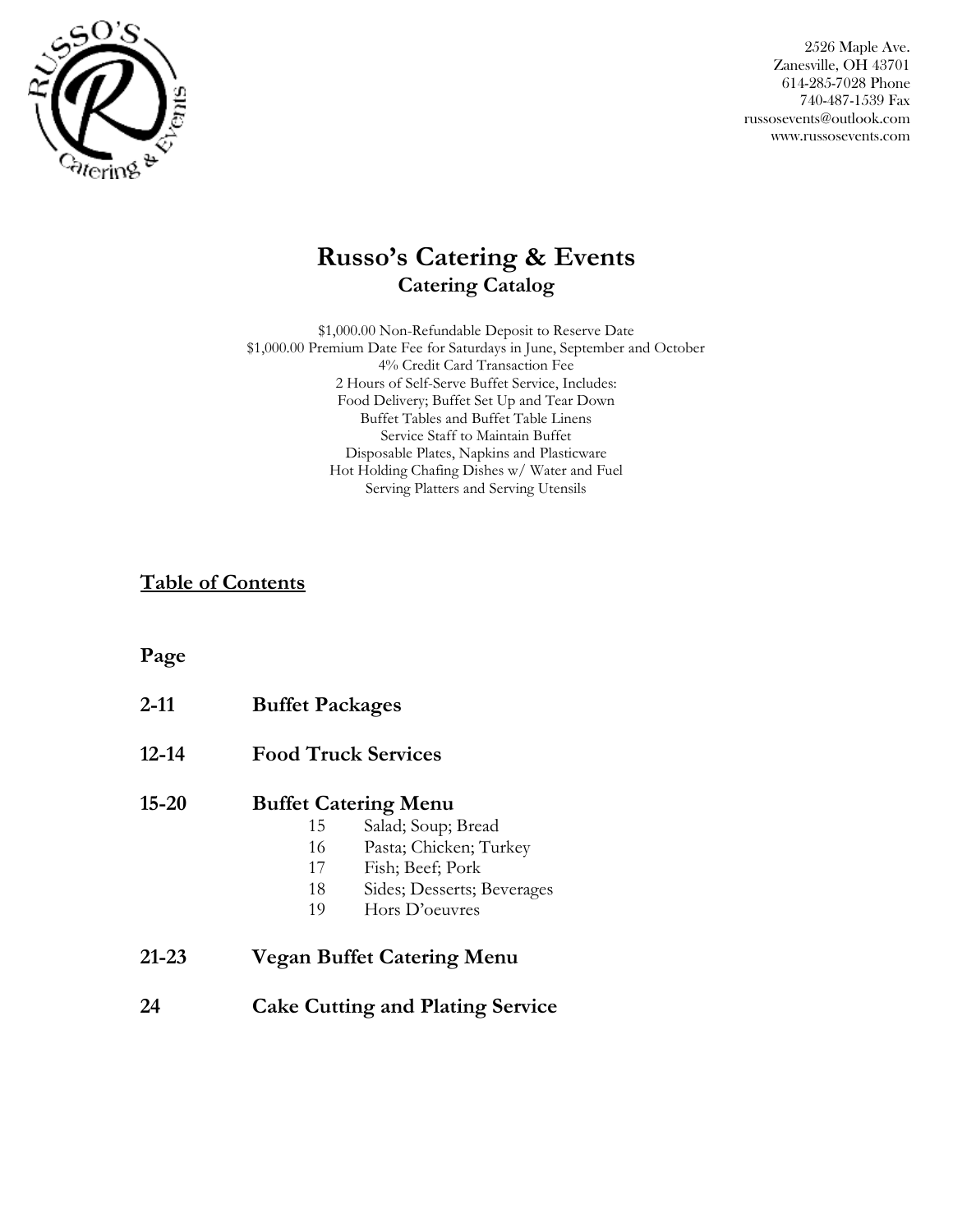

## **Russo's Catering & Events Buffet Packages**

A **\$3,000.00** Minimum Applies to All Buffet Packages (plus applicable fees) A **\$500.00** Service Fee Applies to All Buffet Packages An Additional **\$1,000.00** Premium Date Fee Applies to Saturdays in June, September and October Travel Fees May Apply if Outside of the Columbus Market

#### **Included with all Buffet Packages:**

- 1. 2 hrs. Self-Serve Buffet Service.
- 2. Buffet Tables and Buffet Linens.
- 3. Buffet Set up and Tear Down.
- 4. Chafing Dish Sets with Water and Fuel.
- 5. Serving Platters and Serving Utensils.
- 6. Disposable Plates, Napkins and Plasticware.
- 7. Uniformed Russo's Staff to Maintain Buffet.
- 8. All Prices Listed Include Taxes.

#### **Additional Fees and Services**

- 1. Hors d'oeuvres Packages: Select 2 – Add \$8 per person; Select 3 – Add \$12 per person.
- See Page 11 for Options. 2. White China, Stainless Flatware, Linen Napkins – custom pricing applies.
- 3. Beverage Dispensing Station (Water, Lemonade and Iced Tea), \$4 per person. See Page 18 for Info.
- 4. Coffee, Hot Chocolate and Desserts. See Page 18 for Options.
- 5. Wedding Cake Cutting Service, \$3 per person. See pg. 24.
- 6. Carving Stations custom pricing applies.
- 7. Staff to Serve Buffet custom pricing applies.
- 8. Cocktail Hour Buffet Fee, \$250.
- 9. Staff to Butler Pass Hors D 'Oeuvres custom pricing applies.
- 10. Staff to Circulate and Clear Tables custom pricing applies.
- 11. Staff to Perform Clean-Up Services custom pricing applies.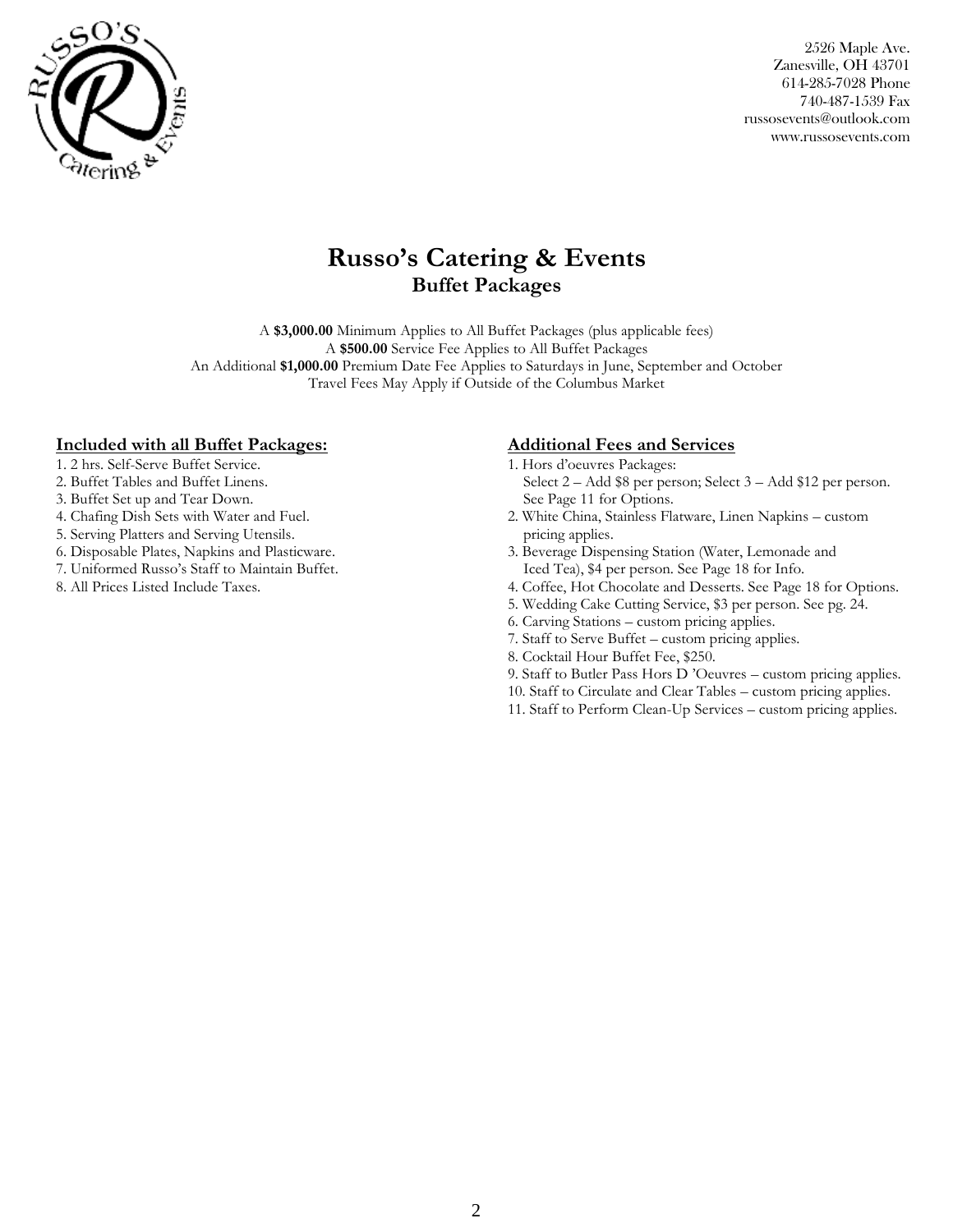**Berkshire** 

*\$24 per person*

**Bread Garlic Parmesan Baguette**

### **Entrées**

(Select 2)

**Chicken Marsala** Roasted Mushroom, Caramelized Onion

> **Chicken Parmesan** Marinara Sauce

**Pulled Pork** Texas Dry Rub, Sweet BBQ Sauce, Slider Buns

> **Meatballs** Marinara Sauce

**Chicken Piccata** Lemon Caper Sauce

**Lasagna Bolognaise** Béchamel, Italian Cheese Medley

#### **Add Hors d'oeuvres Package**

(See Hors d'oeuvres Packages Page for Options)

**Salad**

(Select 1)

**Garden** Iceberg Lettuce, Tomato, Cucumber, Red Onion, Mozzarella Cheese, Ranch Dressing, Italian Vinaigrette

> **Caesar** Romaine Lettuce, Parmesan Cheese, Focaccia Croutons, Caesar Dressing

## **Sides**

(Select 2)

**Whipped Potatoes**

**Roasted Redskin Potato** Parmesan Cheese, Garlic, Rosemary, Olive Oil

**Baked Penne** Marinara Sauce, Bechamel, Mozzarella Cheese

> **Green Beans** Candied Pecan, Golden Raisin

#### **Steamed Broccoli**

#### **Mediterranean Pasta Salad**

Penne Pasta, Feta Cheese, Kalamata Olive, Tomato, Red Onion, Spinach, Creamy Italian Dressing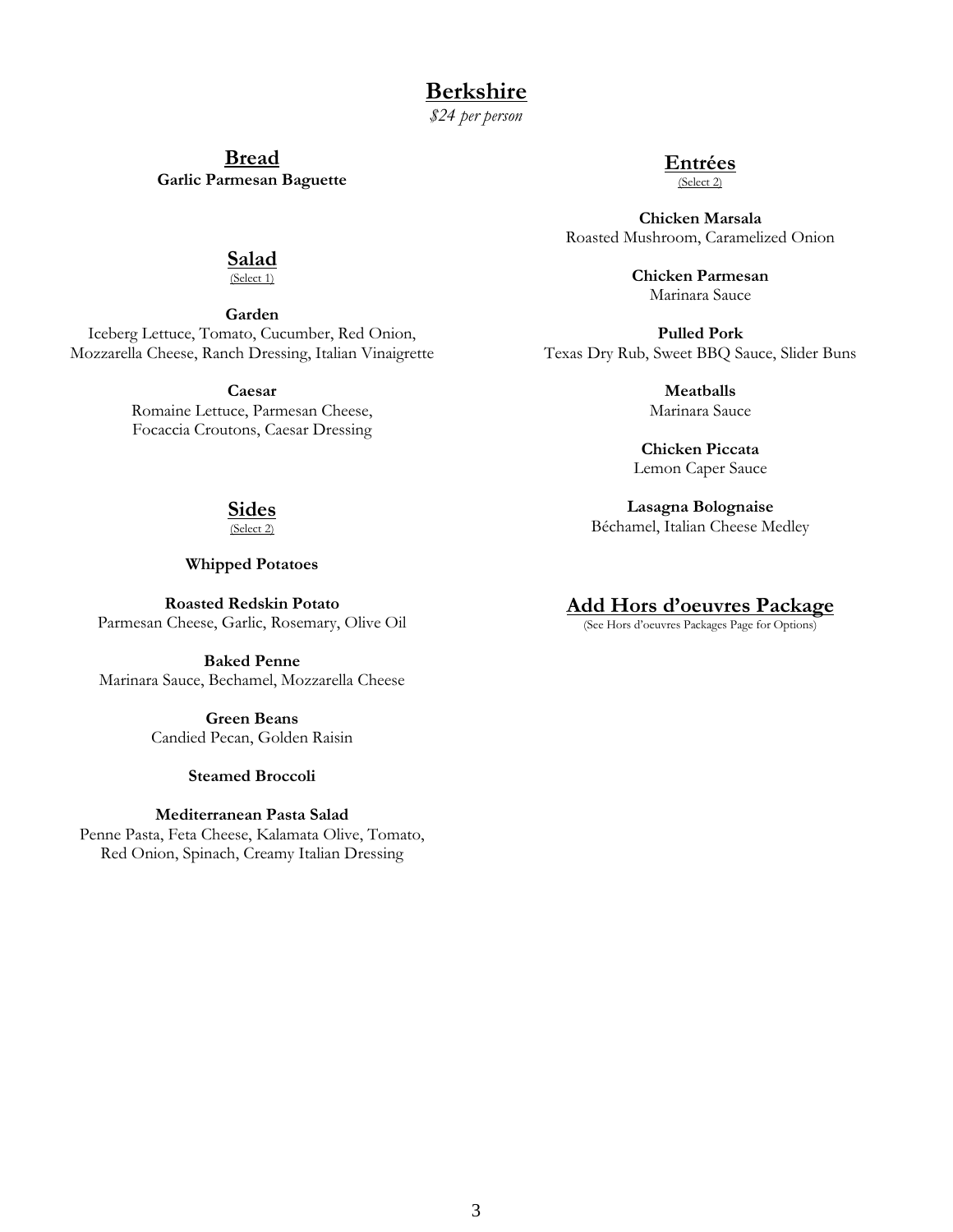# **Oxford**

*\$29 per person*

**Bread Garlic Parmesan Baguette Tomato Focaccia**

#### **Entrées**

(Select 2) (Additional Entrée Selections)

**Chicken Marsala** Roasted Mushrooms, Caramelized Onion

> **Chicken Parmesan** Marinara Sauce

**Pulled Pork** Texas Dry Rub, Sweet BBQ Sauce, Slider Buns

> **Meatballs** Marinara Sauce

**Chicken Piccata** Lemon Caper Sauce

**Lasagna Bolognaise** Béchamel, Italian Cheese Medley

**Grilled Chicken** Bruschetta Tomatoes, White Wine Butter Sauce

> **Chicken Florentine** Sun Dried Tomato, Spinach

**Roasted Pork Loin** Bacon Lardoons, Rosemary and Sage Cream Sauce

> **Roasted Beef Top Round** Red Wine and Herb Demi Glaze

#### **Add Hors d'oeuvres Package**

(See Hors d'oeuvres Packages Page for Options)

# **Salad**

(Select 1)

**Garden** Iceberg Lettuce, Tomato, Cucumber, Red Onion, Mozzarella Cheese, Ranch Dressing, Italian Vinaigrette

**Caesar**

Romaine Lettuce, Parmesan Cheese, Focaccia Croutons, Caesar Dressing

#### **Spring Salad**

Mixed Greens, Strawberries, Mandarin Orange, Red Onion, Toasted Almond, Raspberry Balsamic Vinaigrette

## **Sides**

(Select 3)

#### **Whipped Potatoes**

**Roasted Redskin Potatoes** Parmesan Cheese, Garlic, Rosemary, Olive Oil

**Baked Penne** Marinara Sauce, Bechamel, Mozzarella Cheese

> **Green Beans** Candied Pecans, Golden Raisin

#### **Steamed Broccoli**

#### **Mediterranean Pasta Salad**

**Mac 'N' Cheese** Cavatappi Pasta, Panko Crust

**Baked Bow Tie Pasta** Alfredo Cream Sauce, Spinach, Sun Dried Tomato, Mozzarella Cheese

> **Mixed Vegetables** Green Beans, Cauliflower, Carrots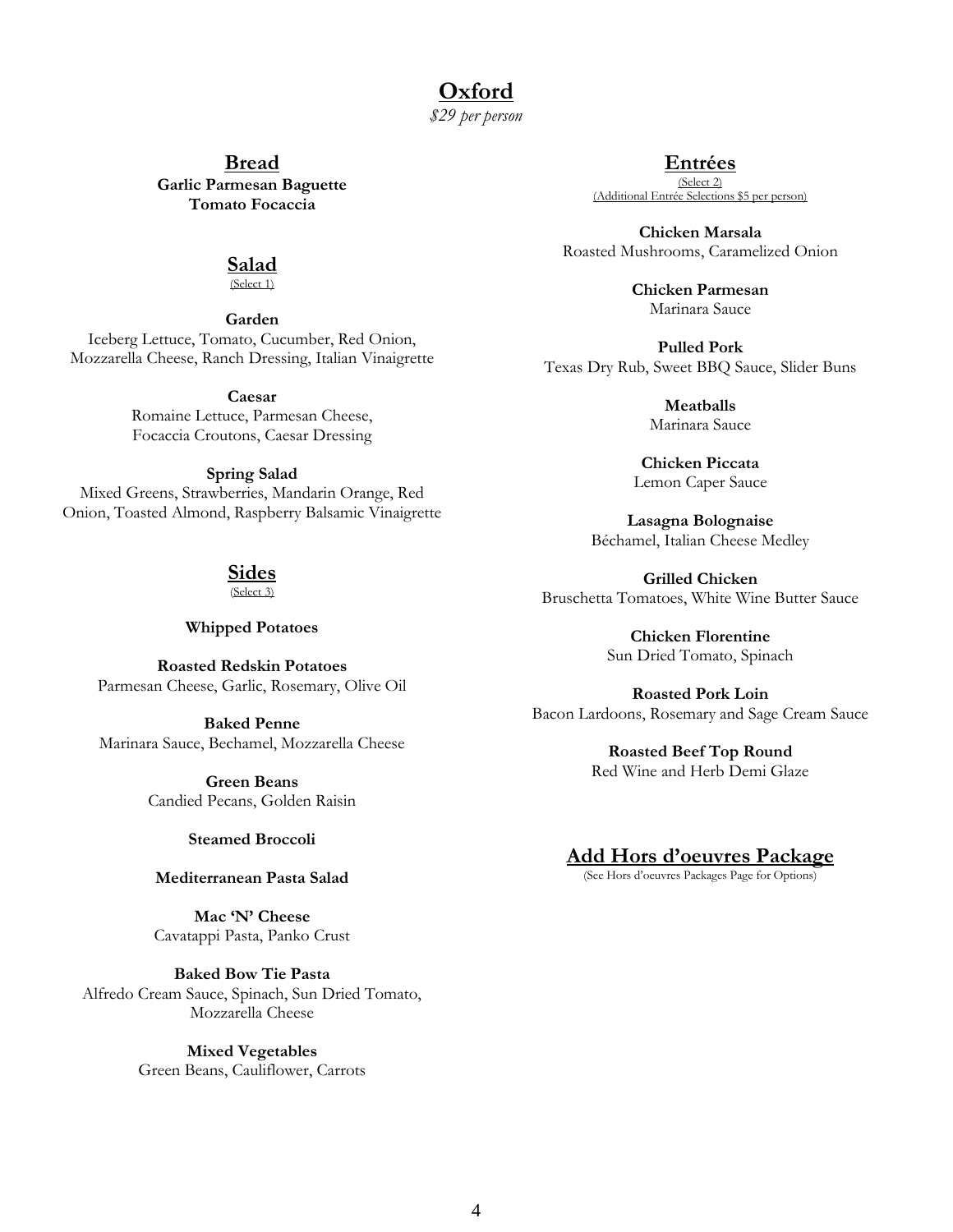### **Winchester**

*\$39 per person*

**Bread Garlic Parmesan Baguette Tomato Focaccia**

#### **Entrées**

(Select 2) (Additional Entrée Selecti

**Chicken Marsala** Roasted Mushrooms, Caramelized Onion

> **Chicken Parmesan** Marinara Sauce

**Pulled Pork** Texas Dry Rub, Sweet BBQ Sauce, Slider Buns

> **Meatballs** Marinara Sauce

**Chicken Piccata** Lemon Caper Sauce

**Lasagna Bolognaise** Béchamel, Italian Cheese Medley

**Grilled Chicken** Bruschetta Tomatoes, White Wine Butter Sauce

> **Chicken Florentine** Sun Dried Tomato, Spinach

**Roasted Pork Loin** Bacon Lardoons, Rosemary and Sage Cream Sauce

> **Roasted Beef Top Round** Red Wine and Herb Demi Glaze

**Cedar Plank Salmon** Golden Raisin, Arugula, Brown Sugar Bourbon Glaze

**Crab Cakes**  Corn Succotash, Arugula, Signature Remoulade

> **Tuscan Beef Short Rib** Red Wine and Herb Demi Glaze

*\****Prime Rib or Beef Tenderloin Carving Station** Red Wine Herb Demi Glaze (\*additional costs apply)

#### **Add Hors d'oeuvres Package**

(See Hors d'oeuvres Packages Page for Options)

#### **Salads**

(Select 1)

**Garden**

Iceberg Lettuce, Tomato, Cucumber, Red Onion, Mozzarella Cheese, Ranch Dressing, Italian Vinaigrette

**Caesar** 

Romaine Lettuce, Parmesan Cheese, Focaccia Croutons, Caesar Dressing

#### **Spring Salad**

Mixed Greens, Strawberries, Mandarin Orange, Red Onion, Toasted Almond, Raspberry Balsamic Vinaigrette

## **Sides**

(Select 3)

#### **Whipped Potatoes**

**Roasted Redskin Potatoes** Parmesan Cheese, Garlic, Rosemary, Olive Oil

**Baked Penne** Marinara Sauce, Bechamel, Mozzarella Cheese

> **Green Beans** Candied Pecans, Golden Raisin

#### **Steamed Broccoli**

#### **Mediterranean Pasta Salad**

**Baked Mac 'N' Cheese** Cavatappi Pasta, Panko Crust

**Baked Bow Tie Pasta** Alfredo Cream Sauce, Spinach, Sun Dried Tomato, Mozzarella Cheese

> **Mixed Vegetables** Green Beans, Cauliflower, Carrots

**Grilled Mediterranean Medley** Asparagus, Bell Pepper, Zucchini, Balsamic Glaze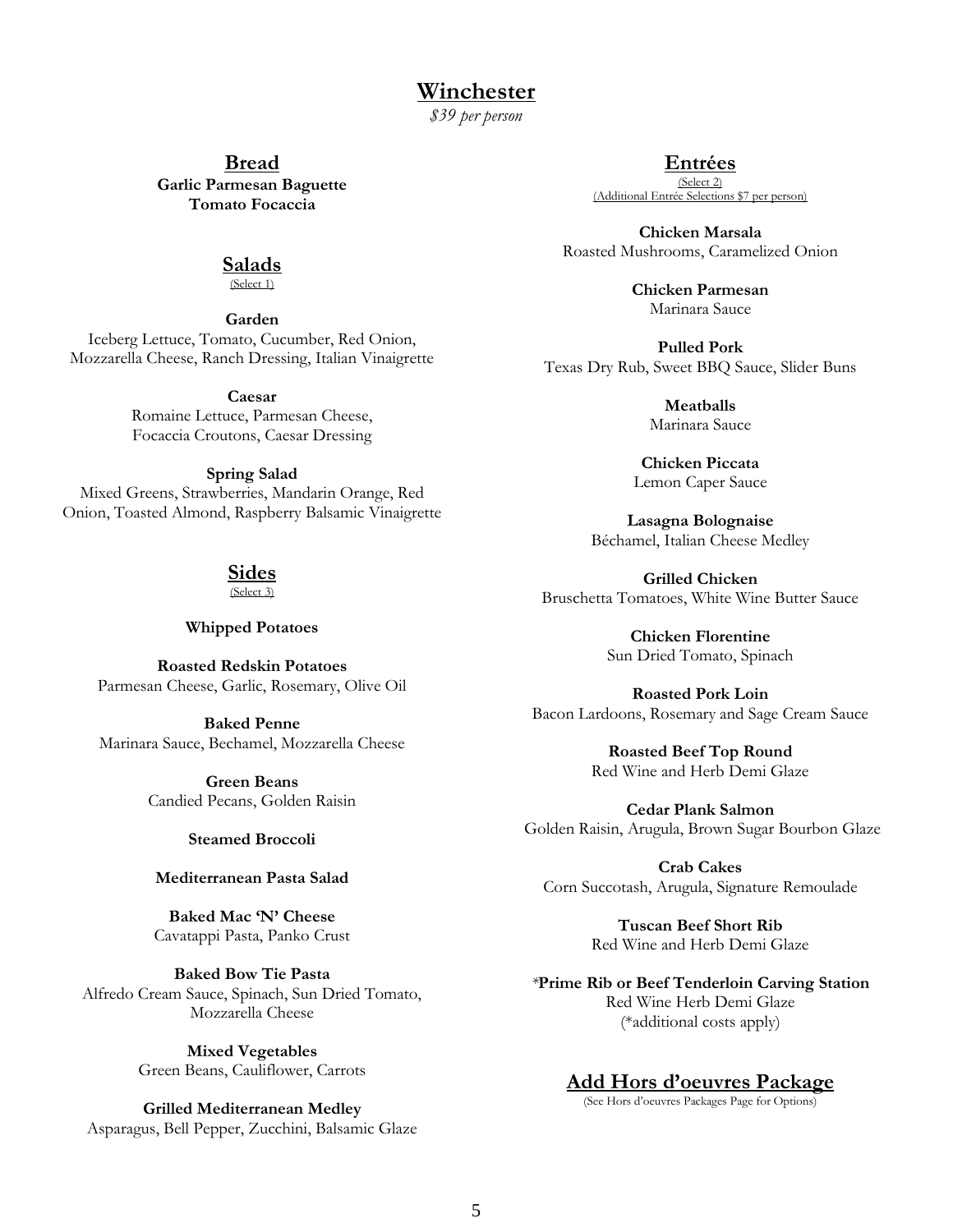### **Tuscany**

*\$24 per person*

**Chicken Florentine**, Pan Seared Breast, Parmesan Cream Sauce, Sun Dried Tomato, Spinach **Meatballs**, Marinara Braised **Baked Penne**, Marinara, Bechamel, Parmesan Cheese, Mozzarella Cheese **Tuscan Green Beans**, Plum Tomatoes, Garlic, Caramelized Onion **Caesar Salad**, Romaine, Parmesan Cheese, Focaccia Croutons, Caesar Dressing **Tomato Focaccia Bread**

### **Nashville**

*\$26 per person*

**Blackened Chicken Breast**, Apricot Glaze, Spicy Pepper Panzanella **Pork Loin**, Hard Wood Smoked, Bacon Lardoons, Honey Mustard Glaze **Mac 'N' Cheese**, Cavatappi Pasta, Creamy Cheddar Sauce, Panko Crust **Green Beans**, Candied Pecans, Golden Raisin **Chopped Romaine Salad**, Romaine, Tomato, Cucumber, Red Onion, Corn, Hardboiled Egg, Cheddar Cheese, Roasted Red Pepper Ranch Dressing **Butter Yeast Roll**

### **Manhattan**

*\$35 per person*

**Tuscan Beef Short Rib**, Red Wine and Herb Demi Glaze **Cedar Plank Salmon**, Golden Raisin, Arugula, Brown Sugar Bourbon Glaze **Baked Bow Tie Pasta**, Alfredo Cream Sauce, Spinach, Sun Dried Tomato, Mozzarella Cheese **Grilled Mediterranean Medley** Asparagus, Bell Pepper, Zucchini, Balsamic Glaze **Spring Salad,** Mixed Greens, Strawberry, Mandarin Orange, Red Onion, Toasted Almond Feta Cheese, Raspberry Balsamic Vinaigrette **Garlic Parmesan Baguette** 

### **The Pasta Bar**

*\$24 per person*

**Baked Penne**, Marinara Sauce, Béchamel, Parmesan Cheese, Mozzarella Cheese **Baked Bow Ties**, Alfredo Cream Sauce, Spinach, Sun Dried Tomato, Mozzarella Cheese **Meatballs**, Braised in Marinara Sauce

**Mixed Vegetables**, Green Beans, Cauliflower, Carrots

**House Salad**, Iceberg, Tomato, Red Onion, Cucumber, Kalamata Olive,

Mozzarella Cheese, Italian Vinaigrette, Ranch Dressing

**Garlic Parmesan Baguette**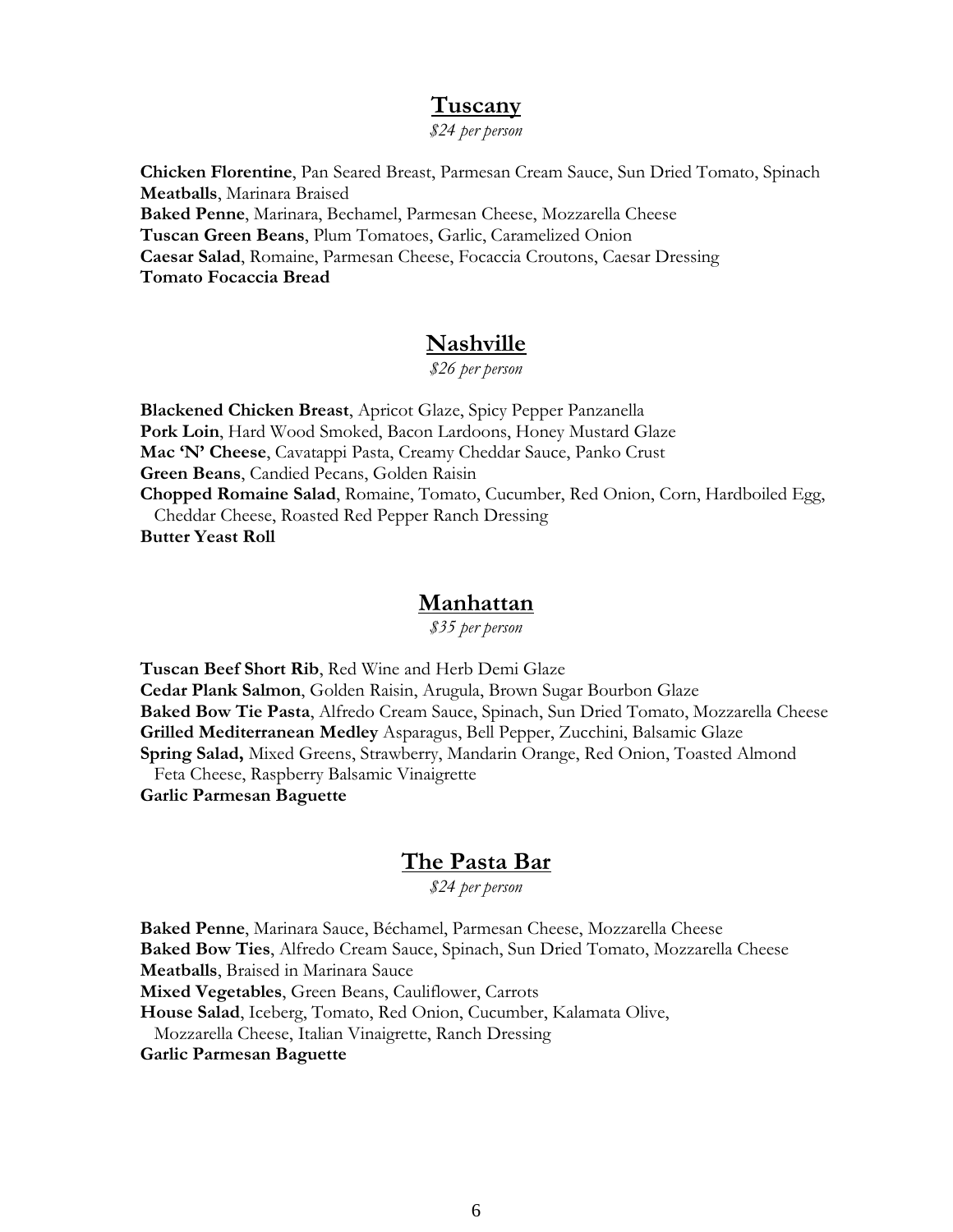### **Summer Fun**

*\$29 per person*

**Grilled Chicken Breast**, Bruschetta Tomatoes, White Wine Butter Sauce **Cedar Plank Salmon**, Golden Raisin, Arugula, Brown Sugar Bourbon Glaze **Grilled Mediterranean Medley,** Asparagus, Bell Peppers, Zucchini, Balsamic Glaze **Avocado Salad**, Corn, Cherry Tomato, Cucumber, Red Onion, Herb Vinaigrette **Spring Salad**, Mixed Greens, Strawberry, Mandarin Orange, Red Onion, Toasted Almond,

Feta Cheese, Blood Orange Vinaigrette

### **Backyard BBQ**

*\$28 per person*

**Pulled Pork**, Texas Dry Rub, Sweet BBQ Sauce, Slider Buns **BBQ Chicken**, Legs & Thighs, Grilled, Dry Rub, Sweet BBQ Sauce, Toasted Sesame Seeds, Cilantro **Mac 'N' Cheese**, Cavatappi Pasta, Creamy Cheddar Sauce, Panko Crust **Sweet Corn on the Cob**, Creole Butter **Baked Beans**, Molasses, Brown Sugar, Bacon, Cheddar Cheese **Spring Salad**, Mixed Greens, Strawberry, Mandarin Orange, Red Onion, Toasted Almond, Feta Cheese, Raspberry Balsamic Vinaigrette **Corn Bread**

### **West Coast Grill**

*\$29 per person*

**Flank Steak**, Marinated and Grilled, Chimichurri

**Grilled Chicken Breast**, Bruschetta Tomatoes, White Wine Butter Sauce

**Roasted Red Skin Potatoes**, Garlic, Paprika

**Grilled Mediterranean Medley**, Asparagus, Peppers, Zucchini, Balsamic Glaze

**Chopped Romaine**, Tomato, Cucumber, Red Onion, Corn, Hard Boiled Egg,

Cheddar Cheese, Roasted Red Pepper Ranch Dressing

**Tomato Focaccia Bread**

### **Spring Shower**

*\$24 per person*

**Mini Chicken Salad Focaccia Sandwiches**

**Wood Fired Zucchini Wrap**, Feta Cheese, Spinach, Sun Dried Tomato, Red Onion, Balsamic Glaze, Italian Vinaigrette

**Mediterranean Pasta Salad**, Penne Pasta, Feta Cheese, Kalamata Olive, Tomato, Red Onion, Spinach, Creamy Italian Dressing

**Spring Salad**, Mixed Greens, Strawberry, Mandarin Orange, Red Onion, Toasted Almond, Feta Cheese, Raspberry Balsamic Vinaigrette

#### **Homemade Potato Chips**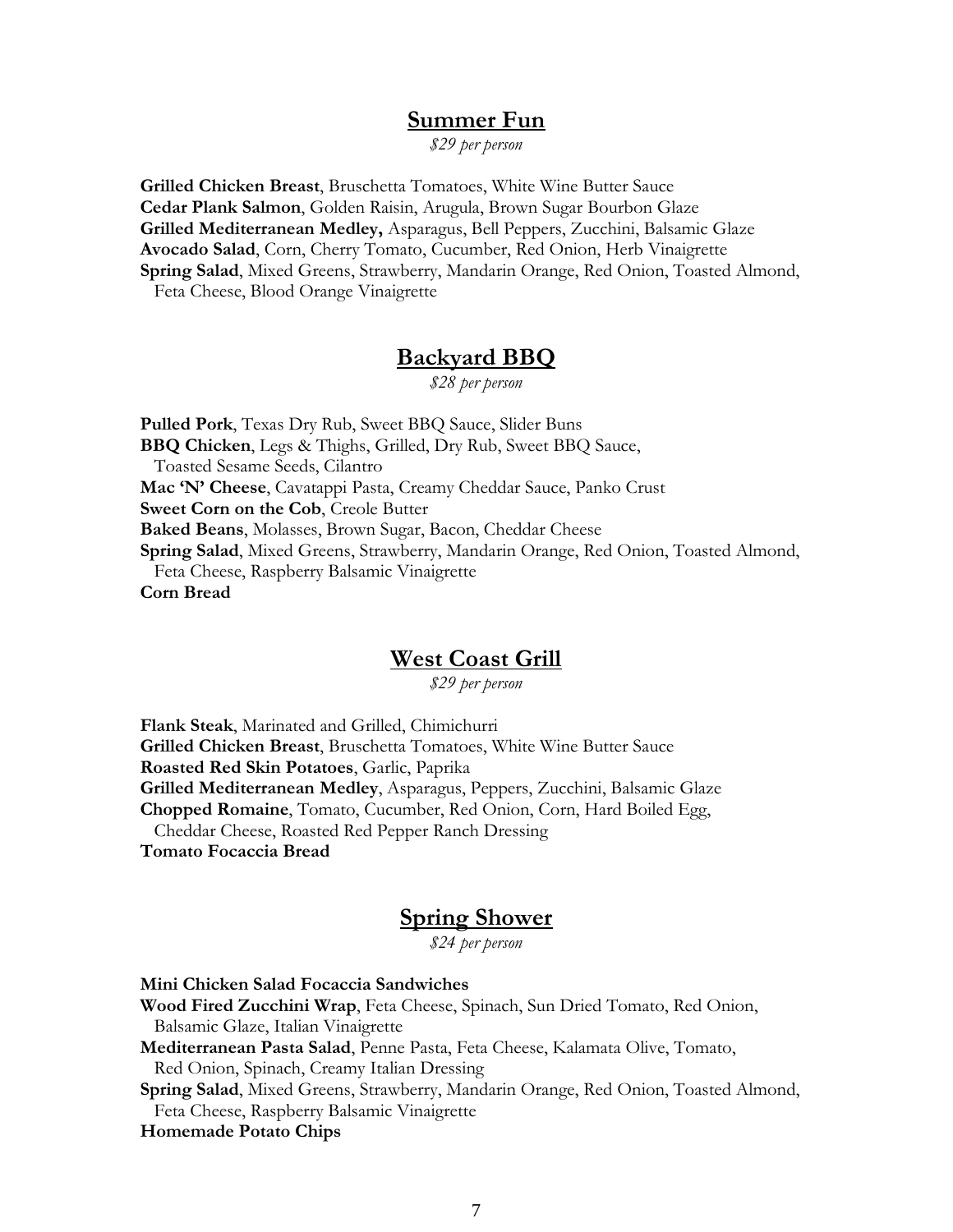## **The Holiday**

*\$24 per person*

**Glazed Ham**, Pineapple, Dried Cranberry **Baked Lasagna Bolognaise Mixed Vegetables**, Green Beans, Cauliflower, Carrots **Fried Red Skin Potatoes**, Parmesan Cheese, Rosemary, Garlic **House Salad**, Iceberg, Tomato, Cucumber, Kalamata Olive, Red Onion, Mozzarella Cheese, Ranch Dressing, Italian Vinaigrette **Garlic Parmesan Baguette** 

## **Cleveland Clam Bake**

*\$34 per person*

**The Boil Includes:** Steamed Littleneck Clams Jumbo Shrimp Roasted Red Skin Potatoes Corn on The Cob Kielbasa Sausage Spinach **Rotisserie Chicken** (Cooked and Served Separate from The Boil) **Garlic Parmesan Baguette**

### **The Windsor**

*Market Price*

**Beef Tenderloin**, Dry Rubbed, Au' Jus, Horseradish Sauce **Sea Bass**, Pan Seared, Sweet Corn Cream Sauce, Wilted Arugula, Cherry Tomato **Baked Tortellini**, Sun Dried Tomato Cream Sauce, Panko Crust **Truffle Whipped Potatoes Grilled Mediterranean Medley**, Asparagus, Peppers, Zucchini, Balsamic Glaze **House Salad**, Iceberg, Tomato, Cucumber, Kalamata Olive, Red Onion, Mozzarella Cheese, Ranch Dressing, Italian Vinaigrette **Garlic Parmesan Baguette and Tomato Focaccia Bread**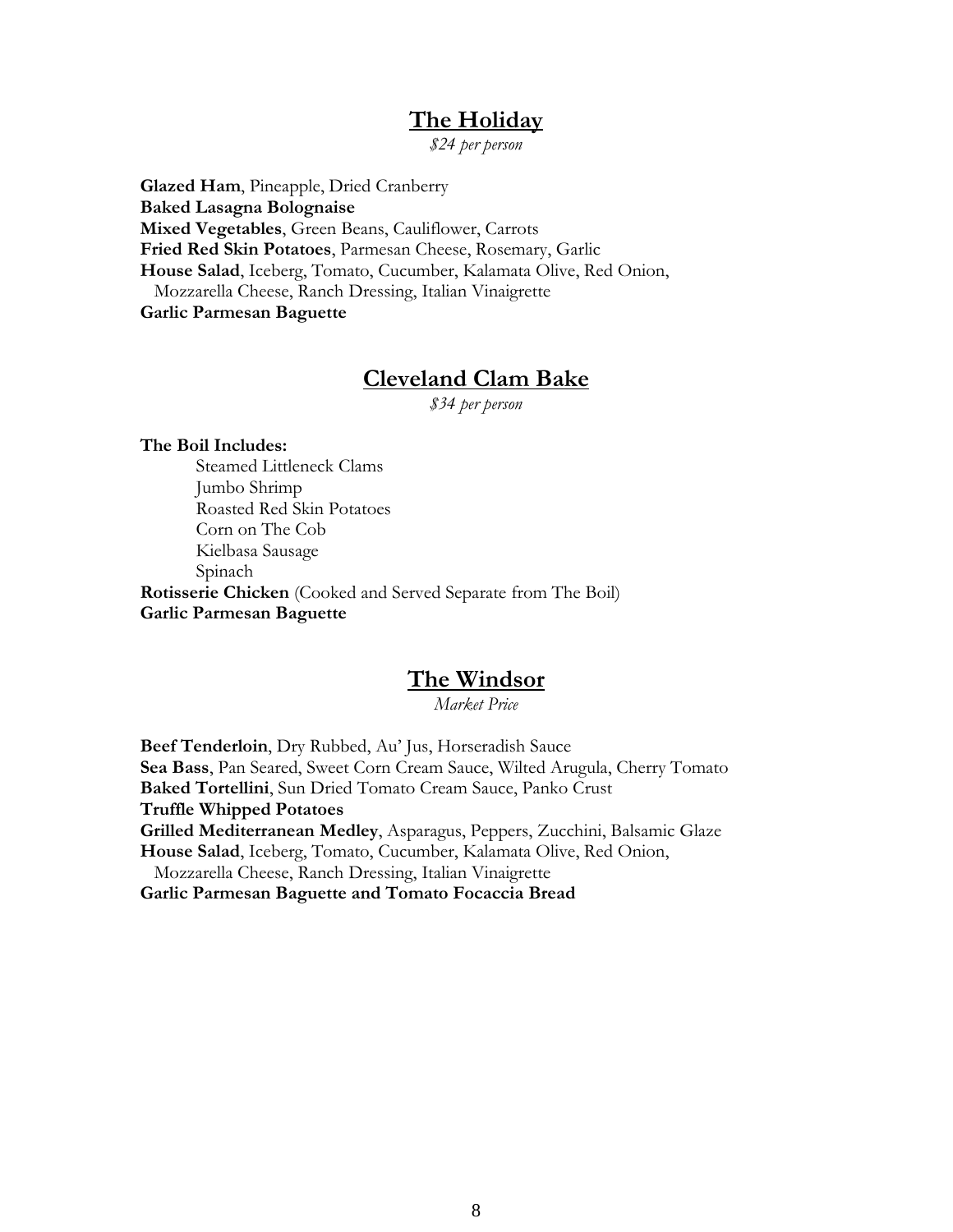### **Summer Grillin'**

*\$24 per person*

**Black Angus Hamburgers w/ Brioche Buns All Beef Hot Dogs w/ Buns Mac 'N' Cheese Buttered Sweet Corn Potato Chips Fresh Seasonal Fruit Salad Cheddar, Swiss & American Cheeses Lettuce, Tomato, Red Onion, & Tony Paco Pickles Ketchup, Mustard, & Mayonnaise**

#### **Additions:**

 Grilled Chicken Breast +\$5 per person Pulled Pork +\$4 per person Baked Beans with Molasses and Maple Bacon +\$2 per person

### **Baja Taco Bar**

*\$24 per person*

#### **Build Your Own Tacos, Nachos and Taco Salad Includes:**

 Flour Tortilla Shells Hard Taco Shells Tortilla Chips Ground Beef Roasted and Pulled Chicken Spanish Rice Traditional Salsa Guacamole Sour Cream Shredded Cheddar Cheese Shredded Lettuce Diced Tomato Diced Red Onion

#### **Additions:**

 Queso Sauce +\$2 per person Pico de Galo +\$2 per person Corn & Black Bean Salsa +\$1.50 per person Fajita Mix +\$2.50 per person Pulled Pork +\$3 per person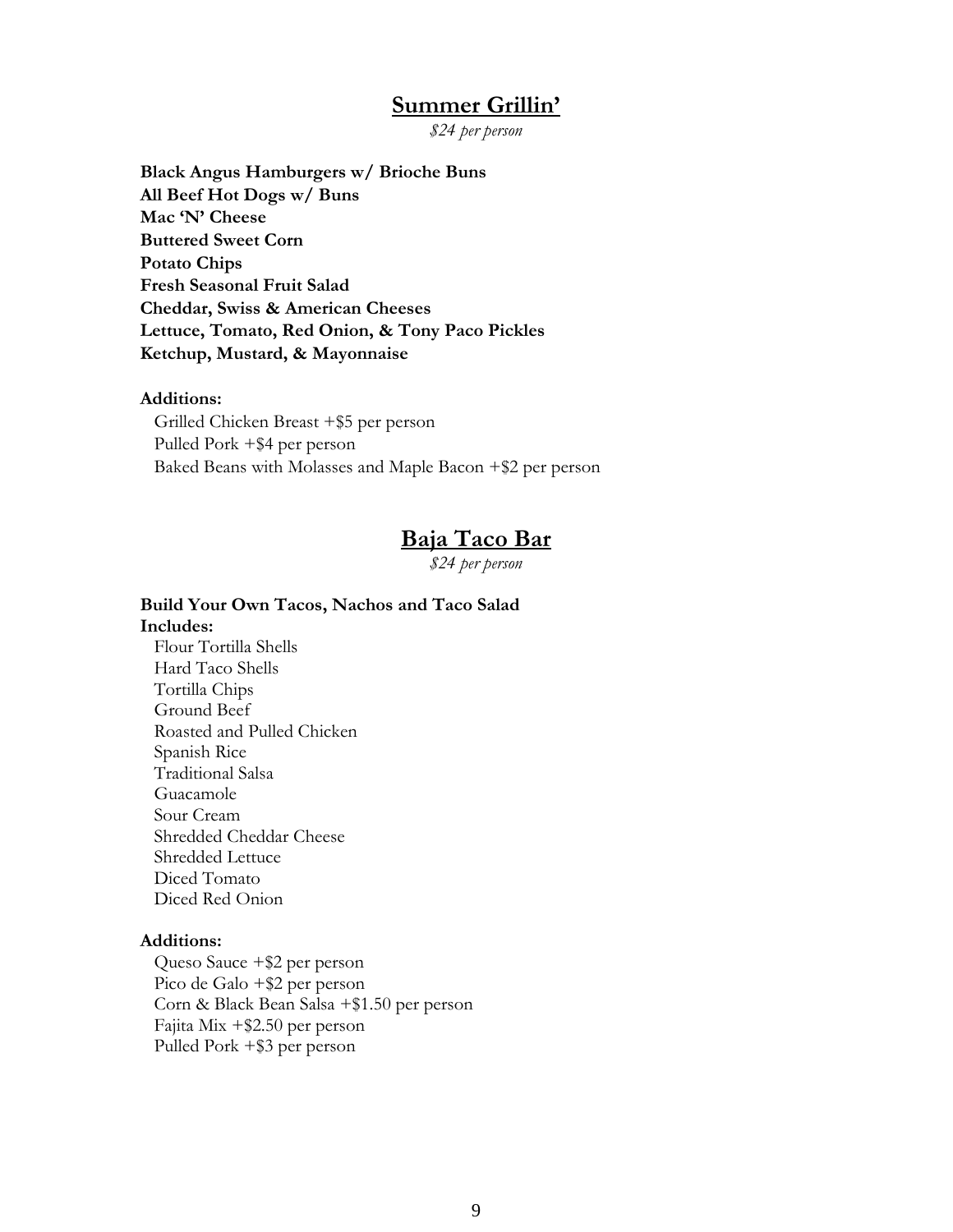### **Cocktail Party**

*\$35 per person*

**Select Two of the \$ Hors d'oeuvres listed on Pages 18-19; and Select Two of the \$\$ Hors d'oeuvres listed on Pages 18-19; and Select One of the \$\$\$ Hors d'oeuvres listed on Pages 18-19**

#### **Additions:**

 Butler Pass Hors d'oeuvres +\$6 per person Add One \$ Hors d'oeuvres +\$4 per person Add One \$\$ Hors d'oeuvres +\$6 per person Add One \$\$\$ Hors d'oeuvres +\$9 per person Add One \$\$\$\$ Hors d'oeuvres +market price per person

### **Brunch**

*\$24 per person*

#### **Mini Chicken Salad Focaccia Sandwiches**

**Frittata**, Eggs, Rosemary, Parmesan, Potato and Caramelized Onion **Bow Tie Pasta**, Alfredo Cream Sauce, Spinach, Sun Dried Tomato, Mozzarella Cheese **Fresh Seasonal Fruit Spring Salad**, Mixed Greens, Strawberry, Mandarin Orange, Red Onion, Toasted Almond, Feta Cheese, Raspberry Balsamic Vinaigrette

#### **Additions:**

Upgrade Frittata to Live Action Egg/Omelet Station +\$5 per person

## **Rise and Shine**

*\$24 per person*

**Scrambled Eggs**, Cheddar Cheese **or Frittata**, Egg, Rosemary, Parmesan, Potato and Caramelized Onion **Home Fried Potatoes**, Roasted Red Pepper, Caramelized Onion **Glazed Ham**, Pineapple Salsa **Chocolate Chip Pancakes**, Maple Syrup **Fresh Fruit Salad Coffee Orange Juice**

#### **Additions:**

 Yogurt & Granola +\$2 per person Bagels, Toast, Condiments & Toaster +\$3 per person Bacon +\$3 per person Sausage +\$3 per person Upgrade Scrambled Eggs to Live Action Egg/Omelet Station +\$5 per person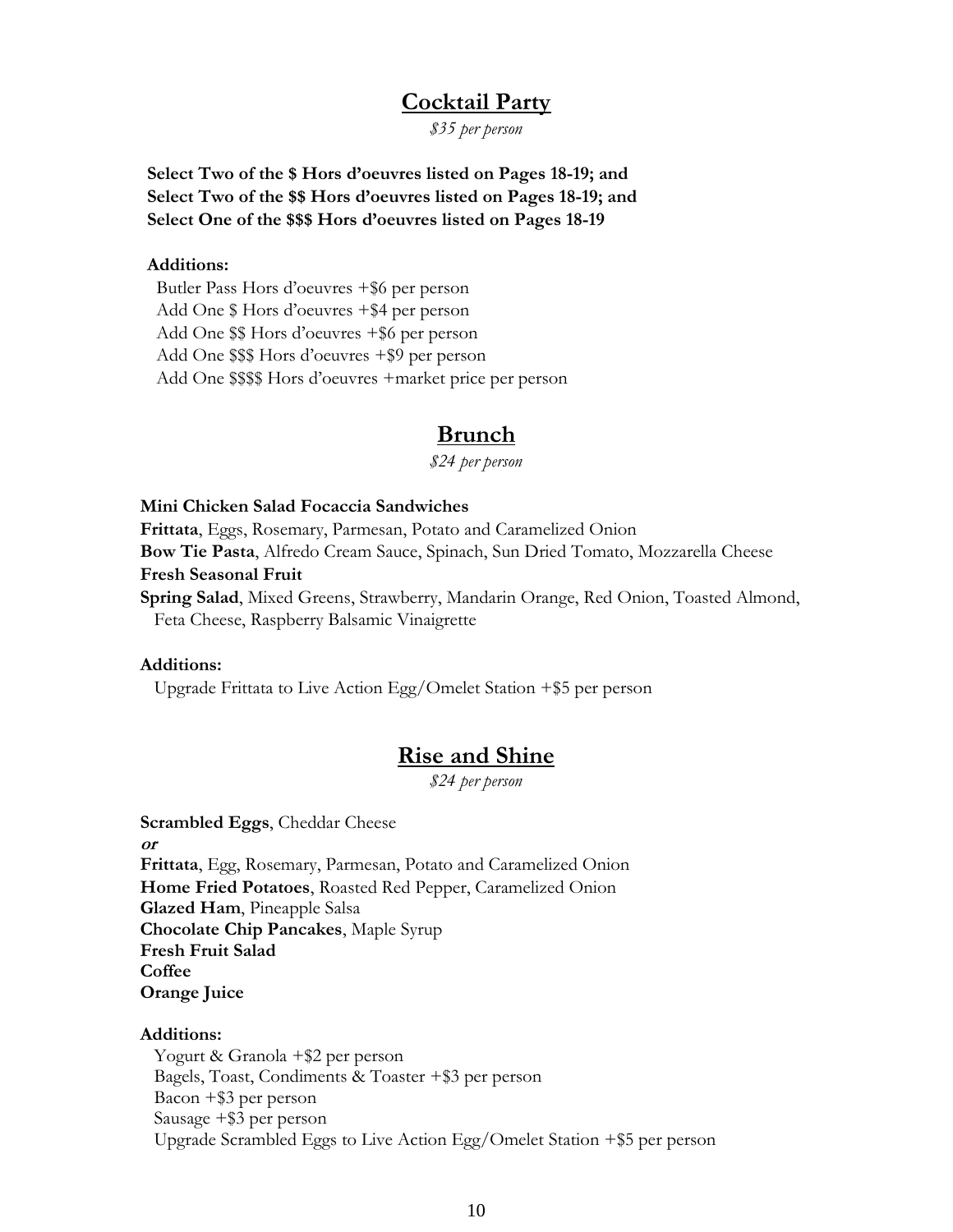### **Hors d'oeuvres Packages**

(add to a Buffet Package)

**Select 2** -- \$8.00 Per Person **(Minimum \$1,000.00, plus applicable fees) Select 3** -- \$12.00 Per Person **(Minimum \$1,500.00, plus applicable fees)**

#### **Trays & Dips**

**Fresh Seasonal Fruit Tray**, Strawberry Cream Cheese Dip **Fresh Vegetable Tray**, Creamy Ranch Dip **Assorted Domestic Cheese Tray**, Assorted Crackers **Tomato Bruschetta Dip**, Toasted Crostini (Served Cold) **Buffalo Chicken Dip**, Tortilla Chips (Served Hot) **Spinach Artichoke Dip**, Bread, Tortilla Chips (Served Cold or Hot) **Black Bean and Corn Salsa**, Tortilla Chips (Served Cold) **Red Pepper Hummus**, Feta Cheese, Pita (Served Cold)

#### **Hors d'oeuvres**

**Chicken Skewer**, Bacon Wrapped, Pesto, Parmesan Cream Sauce (Served Hot) Pierogi, Cheese, Potato, Crispy Onion, Sour Cream, (Served Hot) **Arancini Rice Ball**, Parmesan Cheese, Panko, Marinara Sauce (Served Hot) **Mini Meatball**, Marinara Braised or Blackberry BBQ **Wild Mushroom and Parmesan Phyllo Cup** (Served Room Temperature) **Sun Dried Tomato Pinwheel**, Flour Tortilla, Spinach, Cream Cheese, Parmesan Cheese, Herbs **Bruschetta Crostini**, Tomato, Garlic Crostini, Mozzarella, Basil, Balsamic Glaze (Served Cold) **Chicken Caesar Grilled Flatbread**, Caesar, Roasted Chicken, Cherry Tomato, Shredded Romaine, Parmesan, (Served Room Temperature) **Stuffed Mushroom**, Italian Sausage, Parmesan Cheese (Served Hot) **Water Chestnut**, Bacon Wrapped, Rumaki Sauce (Served Hot) **Caprese Skewer**, Fresh Mozzarella, Cherry Tomato, Kalamata Olive, Basil, Balsamic Glaze (Served Cold) **Lettuce Wrap**, Blackened Chicken, Lime Sour Cream, Black Bean and Corn Salsa (Served Cold)

#### **Premium Hors d'oeuvres**

**Crab Cake**, Signature Remoulade (Served Hot) **+\$4.00 per person Black Angus Slider**, Brioche Bun, Cheddar Cheese, Caramelized Onion, Special Sauce, Sweet and Spicy Pickle (Served Hot) **+\$4.00 per person Tuscan Beef Short Rib**, Garlic Crostini, Herb Cream Cheese, Cherry Reduction, Micro Arugula (Served Room Temperature) **+\$4.00 per person Crispy Pork Belly Skewer**, Pineapple, Bourbon Glaze (Served Hot) **+\$4.00 per person Shrimp Cocktail**, Poached Shrimp, Cocktail Sauce, Lemons & Limes (Served Chilled on Ice) **+\$6.00 per person**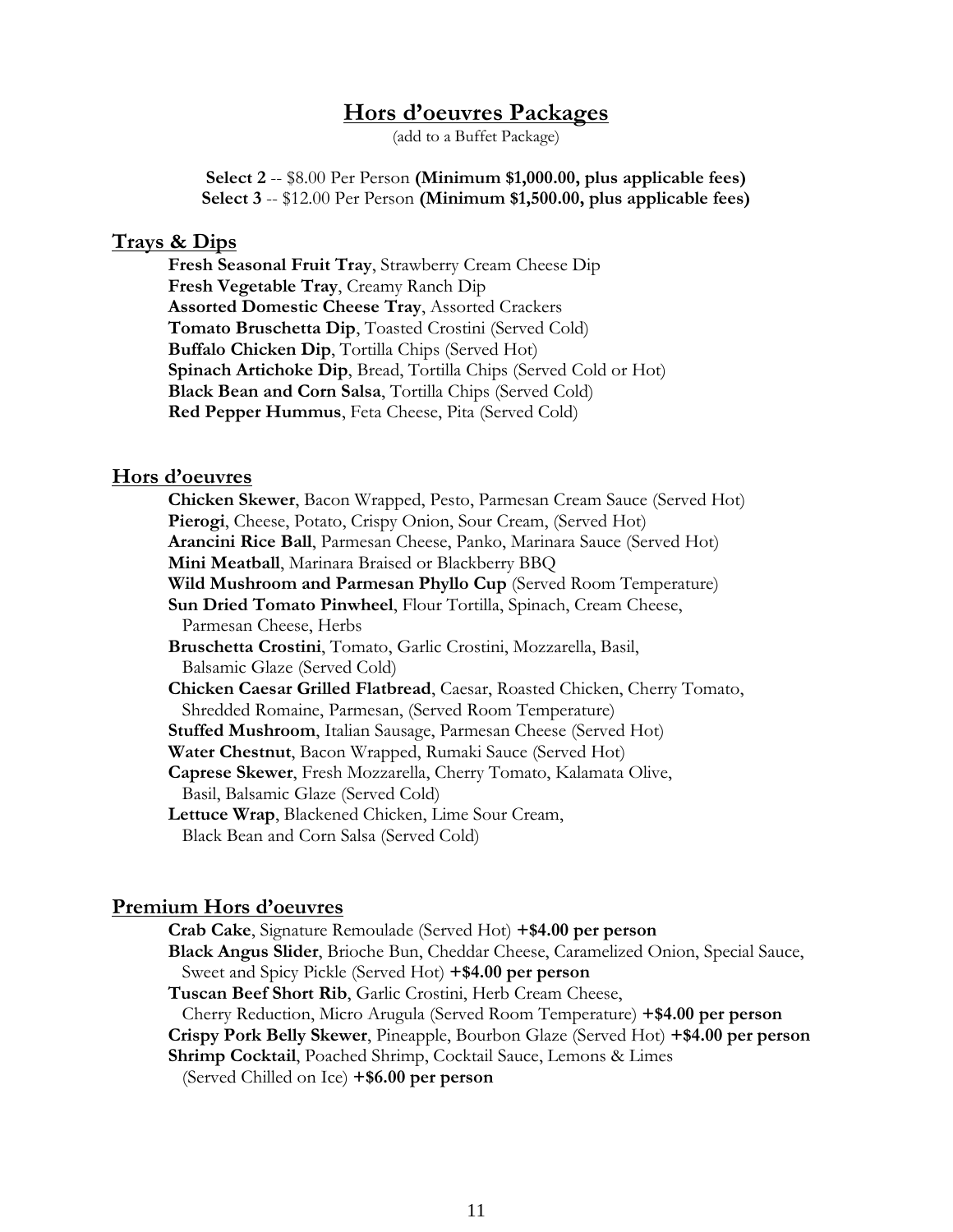

## **Russo's Catering & Events Food Truck Services**

**\$1,000.00** Service Fee Applies to All Food Truck Services for Each 2hr Service Time Period **\$1,000.00** Premium Date Fee for Saturdays in June, September and October Travel Fees and Other Additional Fees May Apply

## **WOOD FIRED PIZZA**

All you can eat buffet, with three pizzas, house salad and choice of marinara braised meatballs or baked penne. We set up the buffet in front of our mobile wood fired oven so that guests can watch our staff make pizza and cook in the wood fired oven.

We bring only the pizza ingredients necessary to make the pre-selected pizzas.

We provide the buffet tables, buffet table linens, serving platters, serving utensils, disposable plates, disposable napkins and disposable plasticware.

Our staff sets up and tears down the buffet, and keeps the buffet clean and stocked during service.

| <b>Buffet</b> | \$24 per person (Minimum $$3,000.00$ , plus applicable fees) – includes the    |
|---------------|--------------------------------------------------------------------------------|
|               | following: House Salad with Ranch and Italian Dressings; Choice of Marinara    |
|               | Braised Meatballs or Baked Penne; Three (3) Pre-selected Pizzas: cheese pizza; |
|               | a pre-selected one-topping pizza (tomato sauce, mozzarella cheese and one      |
|               | topping); and a pre-selected signature pizza                                   |
|               |                                                                                |

**Additions: \$4 per person** – add one additional Pizza to the buffet **\$4 per person** – both Baked Penne and Marinara Braised Meatballs

### **Signature Pizzas**

**Bianco:** Alfredo Sauce, Mozzarella Blend, Chicken, Bacon, Sun Dried Tomato

**Bruschetta:** Garlic Oil, Ricotta, Mozzarella Blend, Tomato, Pesto, Italian Seasoning

**Buffalo:** Buffalo Tomato Sauce, Mozzarella Blend, Blue Cheese, Chicken, Red Onion

**Greek:** Garlic Oil, Feta Cheese, Artichoke, Kalamata Olive, Roasted Red Pepper, Pesto

**Hawaiian BBQ:** Sweet BBQ Sause, Cheddar Cheese, Ham, Bacon, Pineapple, Red Onion, Cilantro

**Margherita:** Tomato Sauce, Fresh Mozzarella Cheese, Basil

**Mobster:** Tomato Sauce, Mozzarella Blend, Meatball, Ricotta, Caramelized Onion, Pesto

**Porky Pig:** Tomato Sauce, Mozzarella Blend, Pepperoni, Sausage, Bacon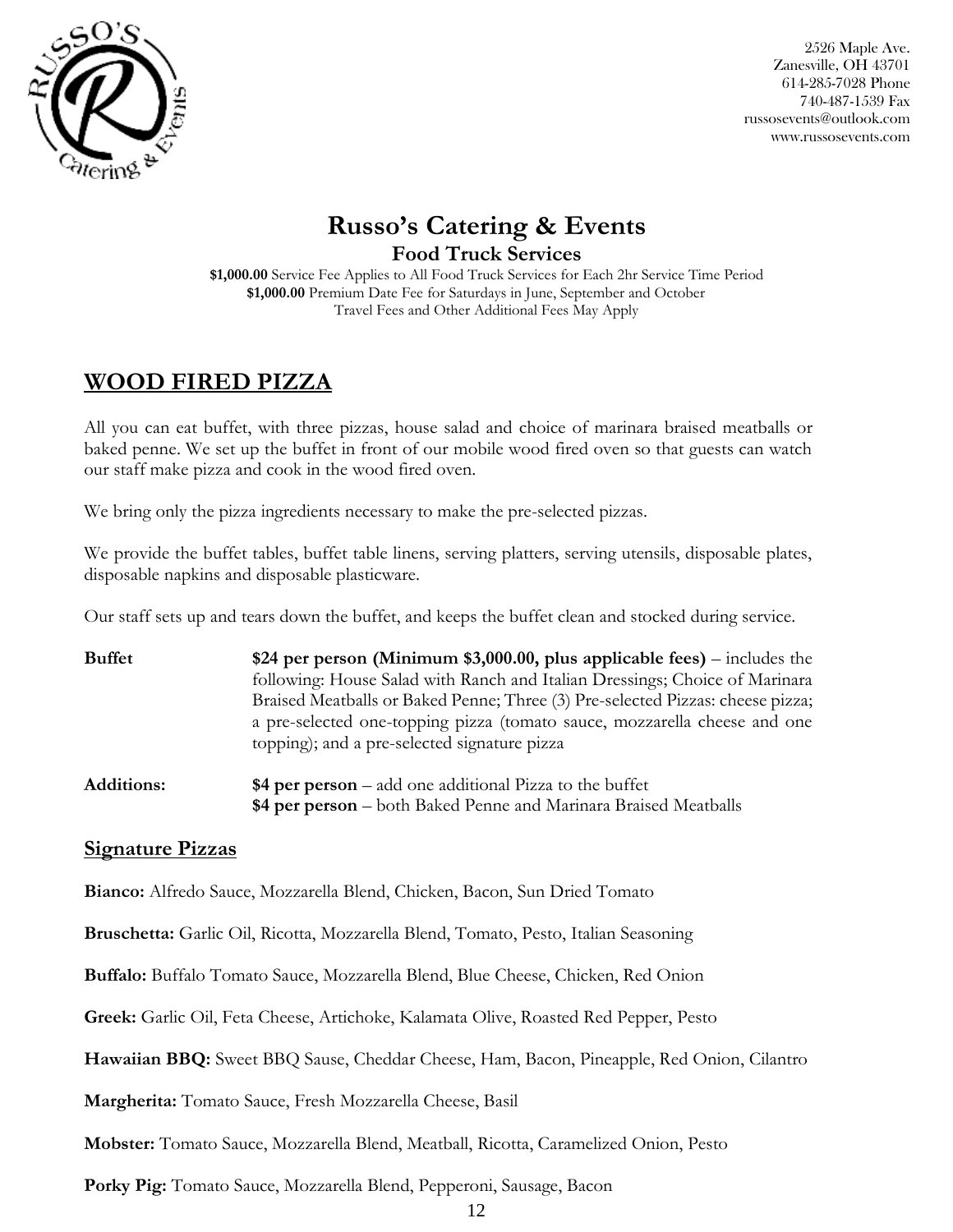### **Signature Pizzas (continued)**

- **Santa Fe:** Garlic Oil, Cheddar Cheese, Chicken, Corn, Tomato, Jalapeno, Cilantro, Roasted Red Pepper Ranch
- **Sweet & Spicy:** Tomato Sauce, Mozzarella Blend, Pepperoni, Sausage, Banana Pepper, Red Pepper Flake
- **Tuscan:** Garlic Oil, Mozzarella Blend, Chicken, Tomato, Spinach, Parmesan Cheese, Balsamic Glaze

**Veggie:** Tomato Sauce, Mozzarella Blend, Mushroom, Red Onion, Green Pepper, Black Olive

**Create Your Own:** Select a Sauce, a Cheese, up to Three (3) Toppings, and Seasoning

#### **Sauce**

Tomato Sauce, Garlic Oil, Alfredo, Sweet BBQ, Buffalo Tomato

#### **Cheese**

Mozzarella Blend, Cheddar, Blue Cheese, Feta, Fresh Mozzarella, Ricotta

#### **Vegetable Toppings**

Mushroom, Tomato, Red Onion, Caramelized Onion, Green Pepper, Banana Pepper, Jalapeno, Roasted Red Pepper, Black Olive, Kalamata Olive, Sun Dried Tomato, Artichoke, Spinach, Corn, Pineapple

#### **Meat Toppings**

Pepperoni, Sausage, Ham, Bacon, Meatball, Chicken, Anchovy

#### **Seasoning**

Italian Seasoning Blend, Salt, Pepper, Garlic Powder, Red Pepper Flake, Parmesan Cheese, Oregano, Basil, Cilantro, Pesto, Balsamic Glaze, Roasted Red Pepper Ranch, Buffalo Sauce, Sweet BBQ Sauce, Olive Oil, Sriracha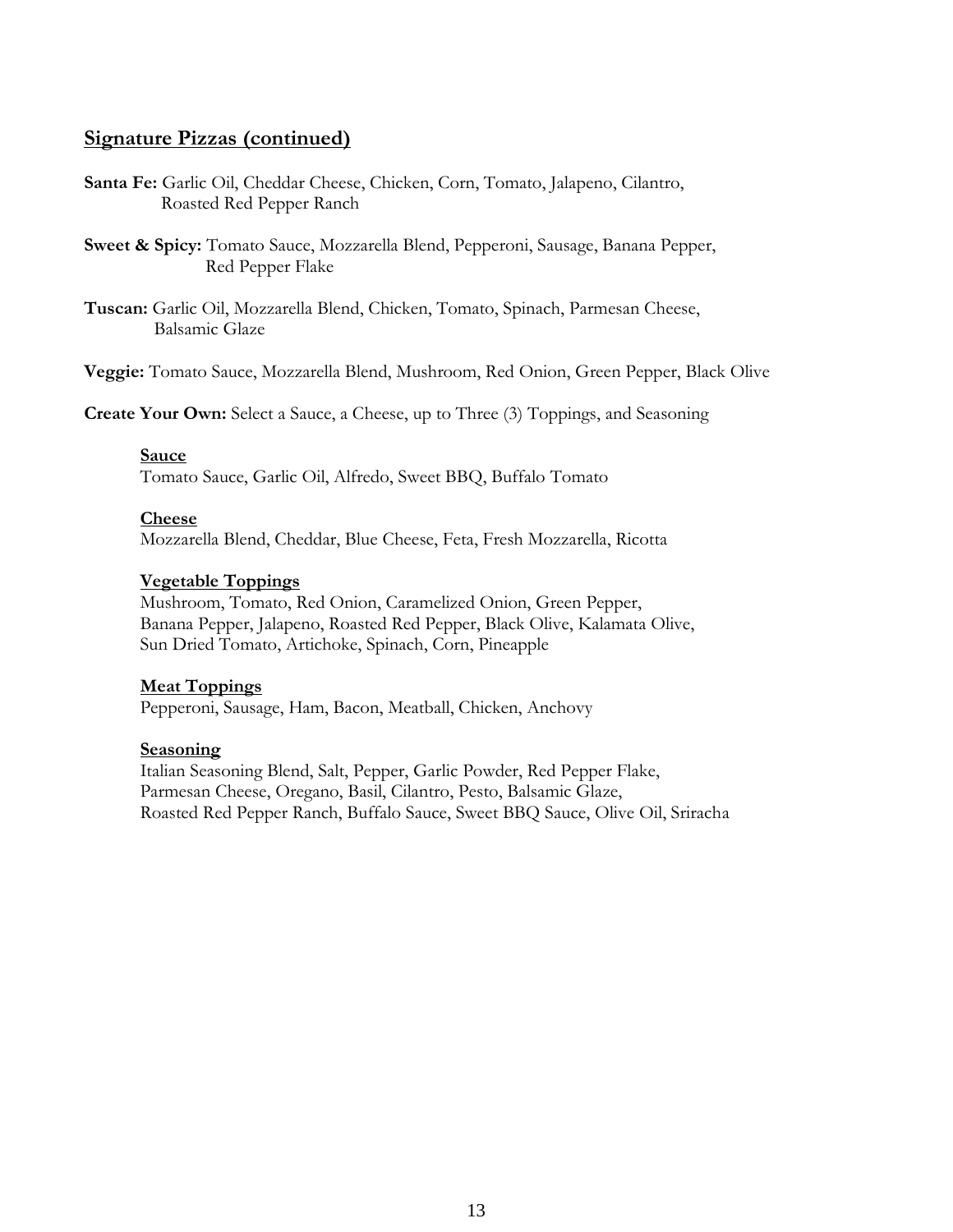### **STACKBURGER**

Guests are served from the food truck window.

Food is served in disposable cardboard containers.

Disposable napkins, ketchup, mustard and mayonnaise are included.

All platters include Seasoned French Fries.

Guests choose between a StackBurger platter or a second platter option.

Limit of one platter per guest.

We bring only the ingredients necessary to make the pre-selected platters.

#### **Hamburger Food Truck \$14 per person (Minimum \$2,000.00, plus applicable fees)**

#### **Burger Platters (include seasoned fries)**

**StackBurger:** Double Beef Patty, American Cheese, Lettuce, Tomato, Pickle and Stack Sauce, on a Brioche Bun

Pre-select one of the following as a second menu option for guests to choose from:

- **The Melt:** Double Beef Patty, Swiss Cheese, Grilled Mushrooms and Onions, Lettuce, Tomato, Pickle and Stack Sauce, on a Brioche Bun
- **BBQ Bacon:** Double Beef Patty, Cheddar Cheese, Bacon, Onion Ring, Lettuce, Tomato, Pickle and Sweet BBQ Sauce, on a Brioche Bun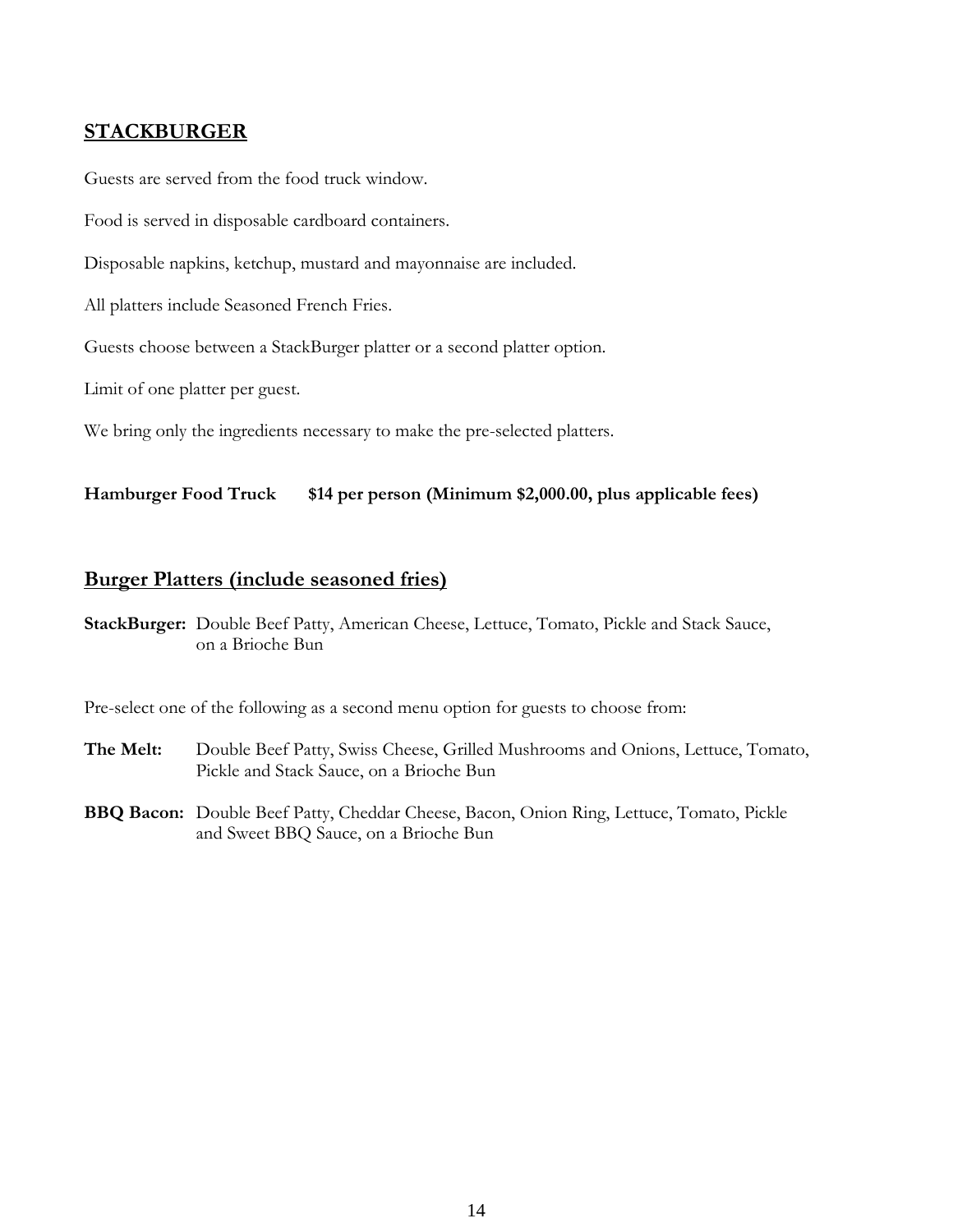

## **Russo's Catering & Events Buffet Catering Menu**

Price Range Less Expensive \$ - \$\$\$\$ More Expensive

## **Salad**

| House, Iceberg, Tomato, Red Onion, Cucumber, Kalamata Olive, Mozzarella Cheese,<br>Italian Vinaigrette, Ranch Dressing             |
|------------------------------------------------------------------------------------------------------------------------------------|
| Caprese, Heirloom Tomato, Fresh Mozzarella Cheese, Mixed Greens, Oregano, Basil,<br>Italian Vinaigrette, Balsamic Glaze            |
| Chopped Romaine, Tomato, Cucumber, Red Onion, Corn, Hardboiled Egg,<br>Cheddar Cheese, Roasted Red Pepper Ranch Dressing           |
| Caesar, Romaine, Parmesan, Focaccia Croutons, Caesar Dressing                                                                      |
| The Mix, Mixed Greens, Candied Pecan, Dried Cranberry, Red Onion,                                                                  |
| Feta Cheese, Raspberry Balsamic Vinaigrette                                                                                        |
| Spinach-Orzo, Spinach, Orzo Pasta, Corn, Sun Dried Tomato, Red Onion, Feta Cheese,<br>Roasted Red Pepper Ranch Dressing            |
| Spring, Mixed Greens, Strawberry, Mandarin Orange, Red Onion, Toasted Almond,<br>Feta Cheese, Raspberry Balsamic Vinaigrette       |
| Mediterranean, Iceberg, Tomato, Cucumber, Kalamata Olive, Artichoke Heart,<br>Roasted Red Pepper, Feta Cheese, Italian Vinaigrette |
|                                                                                                                                    |

## **Soup**

| $\frac{1}{2}$ | <b>Chicken</b> , Vegetable and Orzo |
|---------------|-------------------------------------|
| $\frac{1}{2}$ | <b>Tomato Bisque</b>                |
| $\frac{1}{2}$ | Italian Minestrone                  |
| $\frac{1}{2}$ | New England Clam Chowder            |

## **Bread**

| $\sqrt{3}$   | Tomato Focaccia                 |
|--------------|---------------------------------|
| $\mathbb{S}$ | <b>Garlic Parmesan Baguette</b> |
| $\mathbb S$  | <b>Yeast Rolls with Butter</b>  |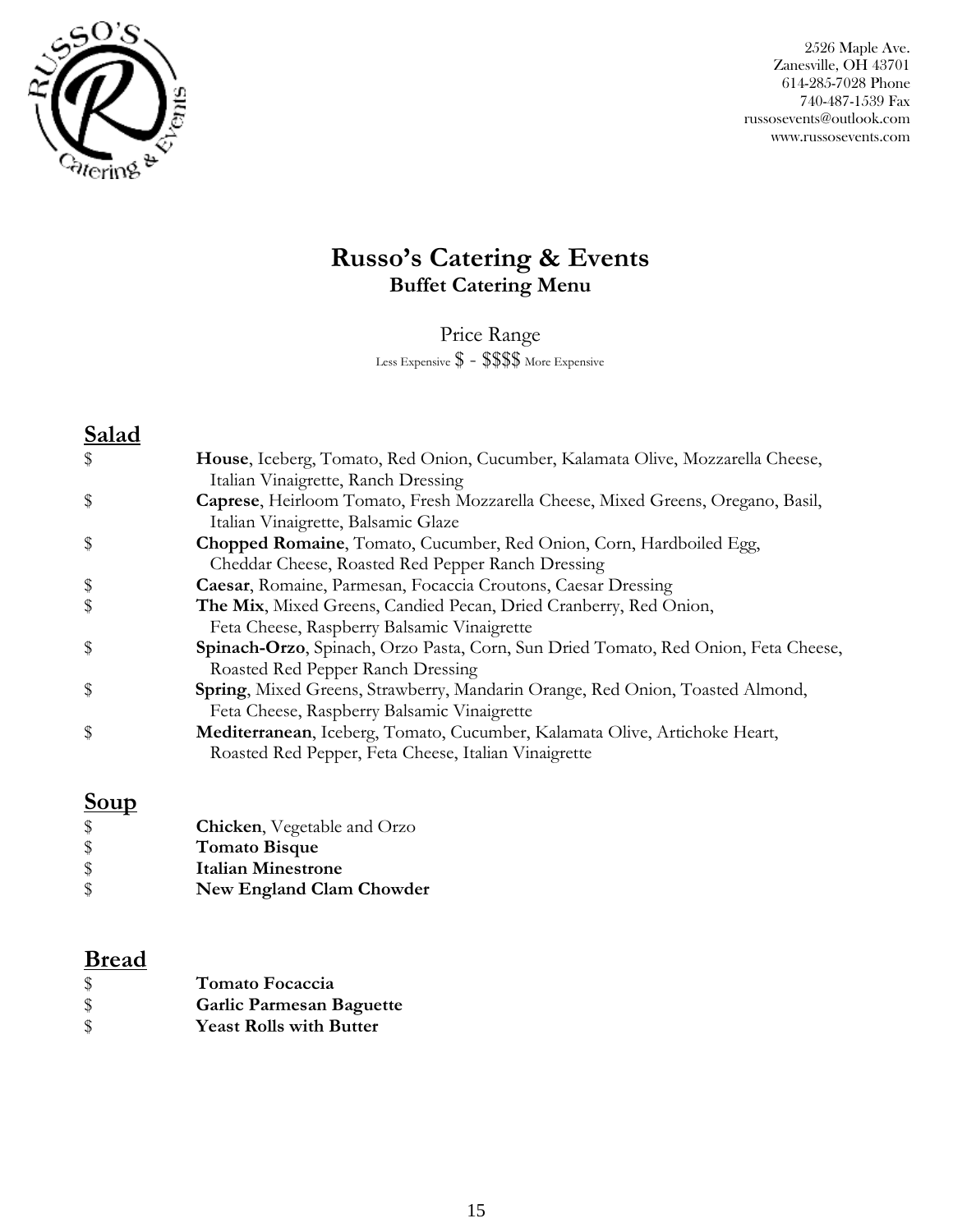# **Entrees**

## **Pasta**

| \$\$   | Baked Penne, Marinara Sauce, Béchamel, Parmesan Cheese, Mozzarella Cheese                        |
|--------|--------------------------------------------------------------------------------------------------|
| \$\$   | Baked Penne Vodka, Smoked Bacon, Tomato and Vodka Cream Sauce, Mozzarella Cheese                 |
| \$\$   | Penne Carbonara, Bacon, Corn, Cherry Tomato, Parmesan Cream Sauce                                |
| \$\$   | <b>Orecchiette</b> , Baby Broccoli, Sun Dried Tomato, Sausage, White Wine Butter Sauce           |
| \$\$   | Baked Tortellini, Sun Dried Tomato Cream Sauce, Panko Crust                                      |
| \$\$   | Baked Bow Ties, Alfredo Cream Sauce, Spinach, Sun Dried Tomato, Mozzarella Cheese                |
| \$\$   | Baked Rigatoni, Marinara Sauce, Italian Sausage, Banana Pepper, Ricotta Cheese,                  |
|        | Mozzarella Cheese                                                                                |
| \$\$   | <b>Stuffed Shells</b> , Italian Cheese Filling, Marinara Sauce, Peas, Carrots, Mozzarella Cheese |
| \$\$   | Manicotti, Italian Cheese Filling, Marinara Sauce, Mozzarella Cheese                             |
| \$\$   | Mac 'N' Cheese, Cavatappi, Creamy Cheddar Sauce, Panko Crust                                     |
| \$\$\$ | Egg Noodles, Creamed Chicken, Cheddar Cream Sauce, Herb Panko Crust                              |
| \$\$\$ | Lasagna, Tomato Meat Sauce, Béchamel, Parmesan Cheese, Mozzarella Cheese,                        |
|        | Provolone Cheese, Muenster Cheese                                                                |

## **Chicken**

| \$\$\$ | Chicken Marsala, Pan Seared Medallions, Mushroom, Caramelized Onion,              |
|--------|-----------------------------------------------------------------------------------|
|        | Marsala Cream Sauce                                                               |
| \$\$\$ | Chicken Parmesan, Marinara Sauce, Mozzarella Cheese, Parmesan Cheese              |
| \$\$\$ | Grilled Chicken Breast, Bruschetta Tomatoes, White Wine Butter Sauce              |
| \$\$\$ | Chicken Milanese, Lemon Aioli, Parmesan, Arugula, Cherry Tomato, Fresh Mozzarella |
| \$\$\$ | Chicken Piccata, Egg Battered Medallions, Caper, Lemon Parsley Sauce              |
| \$\$\$ | Chicken Florentine, Pan Seared Breast, Parmesan Cream Sauce,                      |
|        | Sun Dried Tomato, Spinach                                                         |
| \$\$\$ | Panko Crusted Chicken Breast, Fresh Mozzarella, Creamy Tomato Sauce               |
| \$\$\$ | <b>Blackened Chicken Breast, Apricot Glaze, Spicy Pepper Panzanella</b>           |
| \$\$\$ | Chicken Cacciatore, Legs and Thighs, Mushroom, Parmesan, Herbs                    |
| \$\$\$ | <b>BBQ Chicken</b> , Legs and Thighs, Grilled, Sweet BBQ Sauce                    |
| \$\$\$ | <b>Creamed Chicken</b> (or Turkey), Over Homemade Biscuits                        |

## **Turkey**

| \$\$\$ | <b>Whole Turkey,</b> Oven Roasted or Smoked, Rosemary and Sage Spiced,  |
|--------|-------------------------------------------------------------------------|
|        | Orange-Cranberry Sauce, Traditional Gravy                               |
| \$\$\$ | <b>Turkey Breast,</b> Oven Roasted or Smoked, Rosemary and Sage Spiced, |
|        | Orange-Cranberry Sauce, Traditional Gravy                               |
| \$\$\$ | <b>Creamed Turkey</b> (or Chicken), Over Homemade Biscuits              |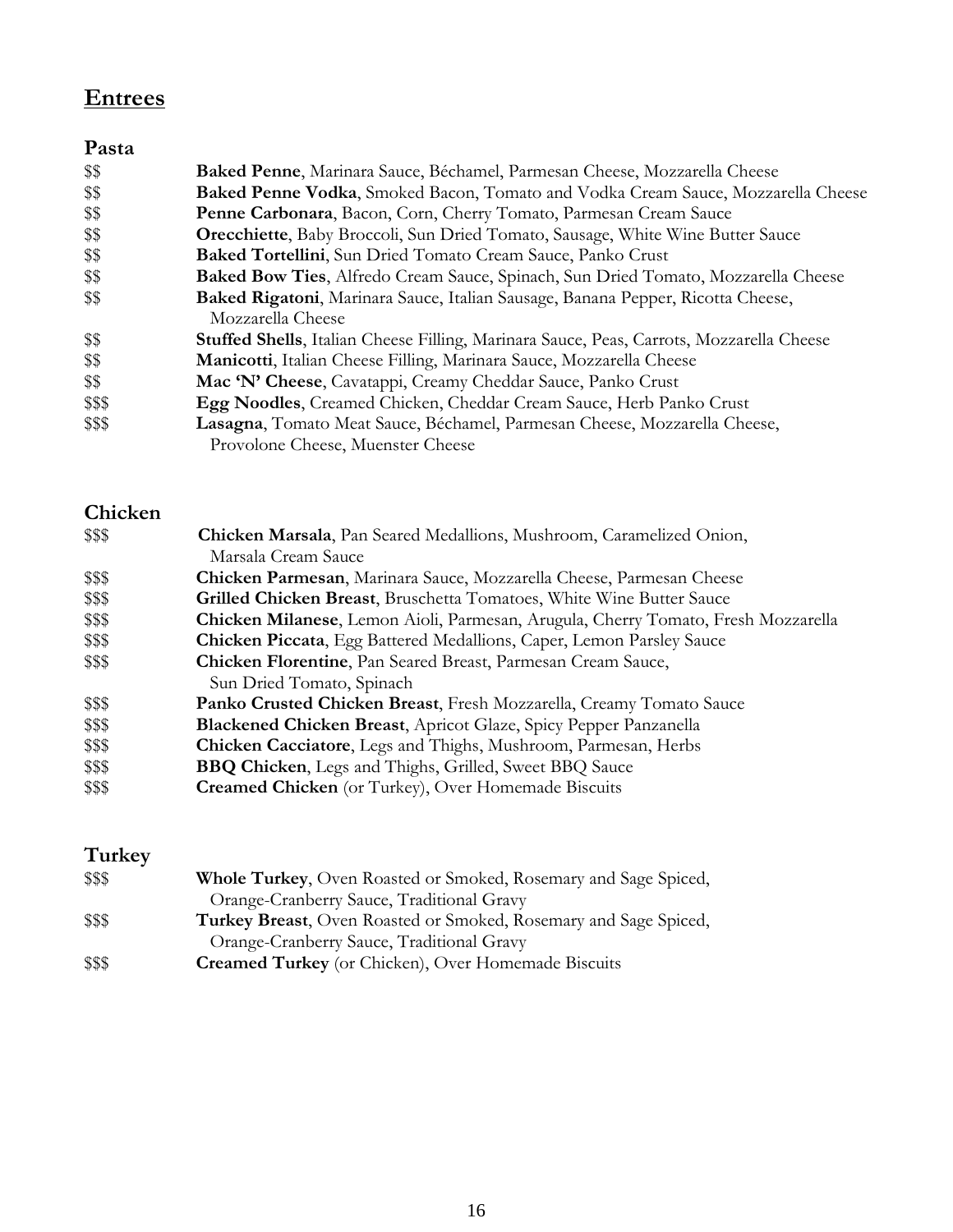# **Entrees (continued)**

| Fish       |                                                                                      |
|------------|--------------------------------------------------------------------------------------|
| \$\$\$\$   | <b>Cedar Plank Salmon, Golden Raisin, Arugula, Brown Sugar Bourbon Glaze</b>         |
| \$\$\$\$   | Grilled Salmon, Cherry Tomato, Parmesan Cream Sauce, Balsamic Glaze                  |
| \$\$\$\$\$ | <b>Scallops</b> , Pan Seared, Sweet Corn Cream Sauce                                 |
| \$\$\$\$\$ | Grouper, Blackened, Roasted Red Pepper Sauce, Grilled Red Onion Salad                |
| \$\$\$\$   | Cod, Potato Crusted, Thyme, White Wine Butter Reduction                              |
| \$\$\$\$   | Crab Cakes, Corn Succotash, Signature Remoulade, Arugula                             |
| \$\$\$\$   | Tilapia, Parmesan and Black Pepper Crusted, Cherry Tomato, Lemon-Caesar Aioli        |
| \$\$\$\$   | Mahi Mahi, Jerk Spiced, Honey Lime Glaze, Tropical Salsa                             |
| \$\$\$\$   | Jumbo Shrimp, Sautéed, Scampi Style, White Wine Butter Sauce, Cherry Tomato, Spinach |

## **Beef**

| \$\$\$\$\$ | <b>Prime Rib,</b> Dry Rubbed and Roasted, Au Jus, Horseradish Sauce  |
|------------|----------------------------------------------------------------------|
| \$\$\$\$\$ | Beef Tenderloin, Dry Rubbed and Roasted Au Jus, Horseradish Sauce    |
| \$\$\$\$   | Tuscan Beef Short Rib, Red Wine and Herb Demi Glaze                  |
| \$\$\$\$   | Top Sirloin Roast, Dry Rubbed and Roasted, Au Jus, Horseradish Sauce |
| \$\$\$\$   | Flank Steak, Marinated and Grilled, Chimichurri                      |
| \$\$\$     | <b>Meatballs</b> , Marinara Braised                                  |
| \$\$\$     | <b>Signature Meatloaf, Brown Sugar Glaze</b>                         |

## **Pork**

| \$\$\$ | <b>Pulled Pork, Dry Rubbed, Sweet BBQ Sauce, Slider Buns</b>      |
|--------|-------------------------------------------------------------------|
| \$\$\$ | Pork Loin, Roasted, Bacon Lardoons, Rosemary and Sage Cream Sauce |
| \$\$\$ | <b>Glazed Ham, Dried Cranberry, Pineapple</b>                     |
| \$\$\$ | Italian Sausage, Roasted Red Pepper, Onion, Marinara Sauce        |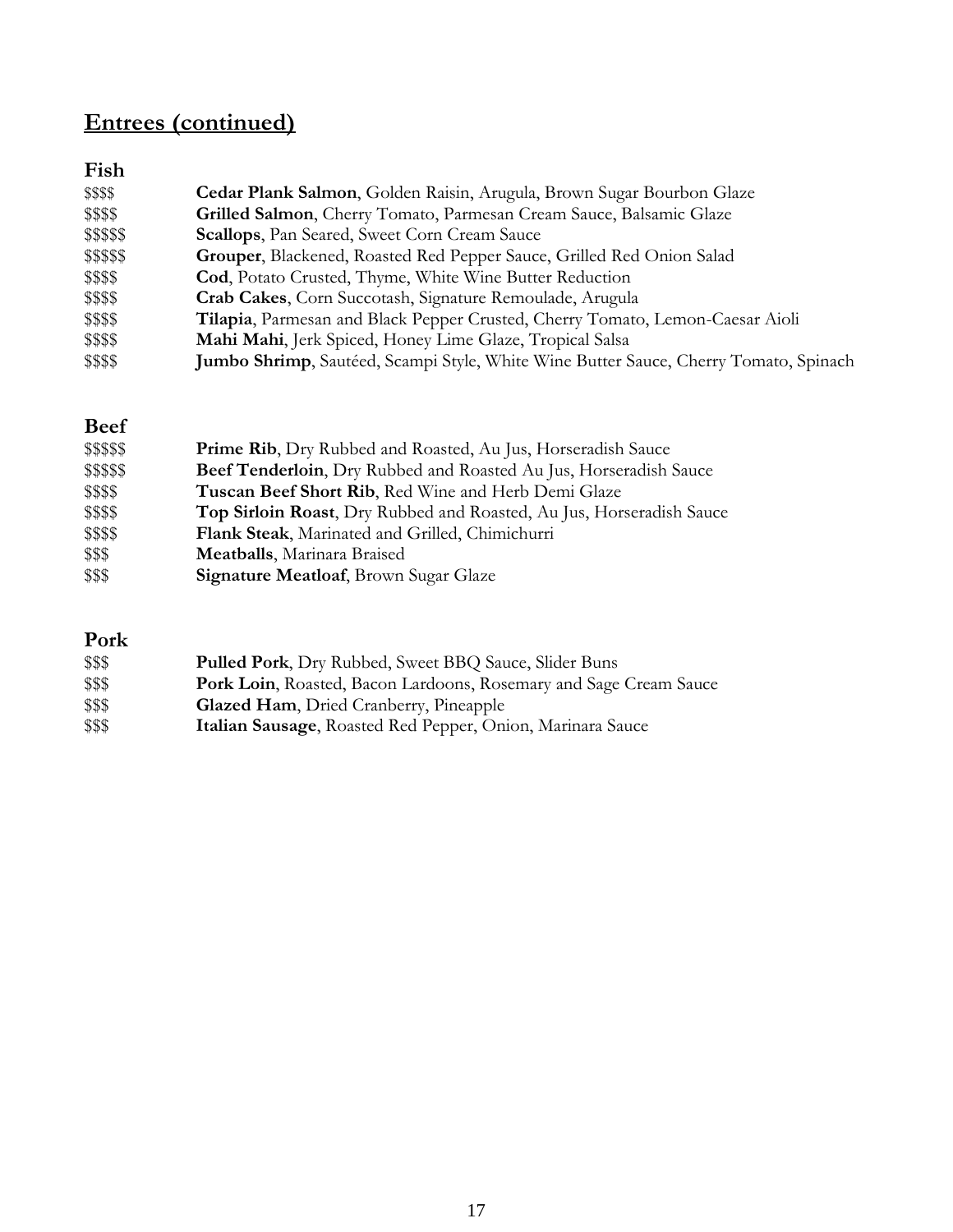# **Sides**

## **Vegetables**

| \$            | Green Beans, Candied Pecan, Golden Raisin                                  |
|---------------|----------------------------------------------------------------------------|
| \$            | Tuscan Green Beans, Plum Tomato, Garlic, Caramelized Onion                 |
| \$            | <b>Grilled Asparagus</b>                                                   |
| \$            | <b>Steamed Broccoli</b>                                                    |
| $\frac{1}{2}$ | <b>Glazed Carrots</b> , Candied Pecan                                      |
| \$            | Peas & Cheese                                                              |
| \$\$          | Grilled Mediterranean Medley, Asparagus, Peppers, Zucchini, Balsamic Glaze |
| \$            | <b>Broccolini, Garlic, Olive Oil</b>                                       |
| \$            | <b>Buttered Sweet Corn</b>                                                 |
| $\frac{1}{2}$ | <b>Creamed Corn Au Gratin</b>                                              |
| \$            | Mixed Vegetables, Green Beans, Cauliflower, Carrot                         |

## **Starch**

| \$<br><b>Whipped Potatoes</b>                                                      |
|------------------------------------------------------------------------------------|
| \$<br><b>Roasted Garlic Whipped Potatoes</b>                                       |
| \$<br>Au Gratin Potatoes, Asiago Cheese                                            |
| \$<br>Fried Redskin Potatoes, Parmesan Cheese, Garlic, Rosemary                    |
| \$<br>Roasted Redskin Potatoes, Garlic, Paprika                                    |
| \$<br>Yukon Gold Potato, Roasted, Olive Oil, Dill                                  |
| \$<br><b>Vegetable Rice Pilaf</b>                                                  |
| \$<br><b>Spanish Rice</b>                                                          |
| \$<br>Risotto, Parmesan Cheese, Marinara Sauce                                     |
| \$<br>Mediterranean Pasta Salad, Penne Pasta, Feta Cheese, Kalamata Olive, Tomato, |
| Red Onion, Spinach, Creamy Italian Dressing                                        |
| \$<br><b>Homemade Potato Chips</b>                                                 |

# **Desserts**

| $\$\$         | <b>Cupcakes</b> - Vanilla Bean or Chocolate Nutella                                     |
|---------------|-----------------------------------------------------------------------------------------|
| <sup>\$</sup> | <b>Sheet Cake</b> - Vanilla or Chocolate with Vanilla or Chocolate Buttercream Frosting |
| <sup>\$</sup> | <b>Mini Chocolate Chip Cookies</b>                                                      |
| \$            | <b>Mini Buckeye Brownies</b>                                                            |
|               | <b>Strawberry Cheesecake</b>                                                            |

## **Beverages (non-alcoholic)**

| \$<br><b>Assortment of Canned Soft Drinks</b> (Pepsi, Diet Pepsi, Mt. Dew and Bottled Water), |
|-----------------------------------------------------------------------------------------------|
| Includes: Beverage Tub and Ice (minimum of \$375.00)                                          |
| \$<br>Cold Beverage Dispensing Service, Includes: Iced Tea, Lemonade, Water,                  |
| Buffet Table, Beverage Dispensers, Cups and Ice (minimum of \$500.00)                         |
| \$<br><b>Add Hot Chocolate</b> to Beverage Dispensing Service, Includes Cups                  |
| \$<br>Add Coffee to Beverage Dispensing Service, Includes Cups, Stirrers, Creamer, Sweetener  |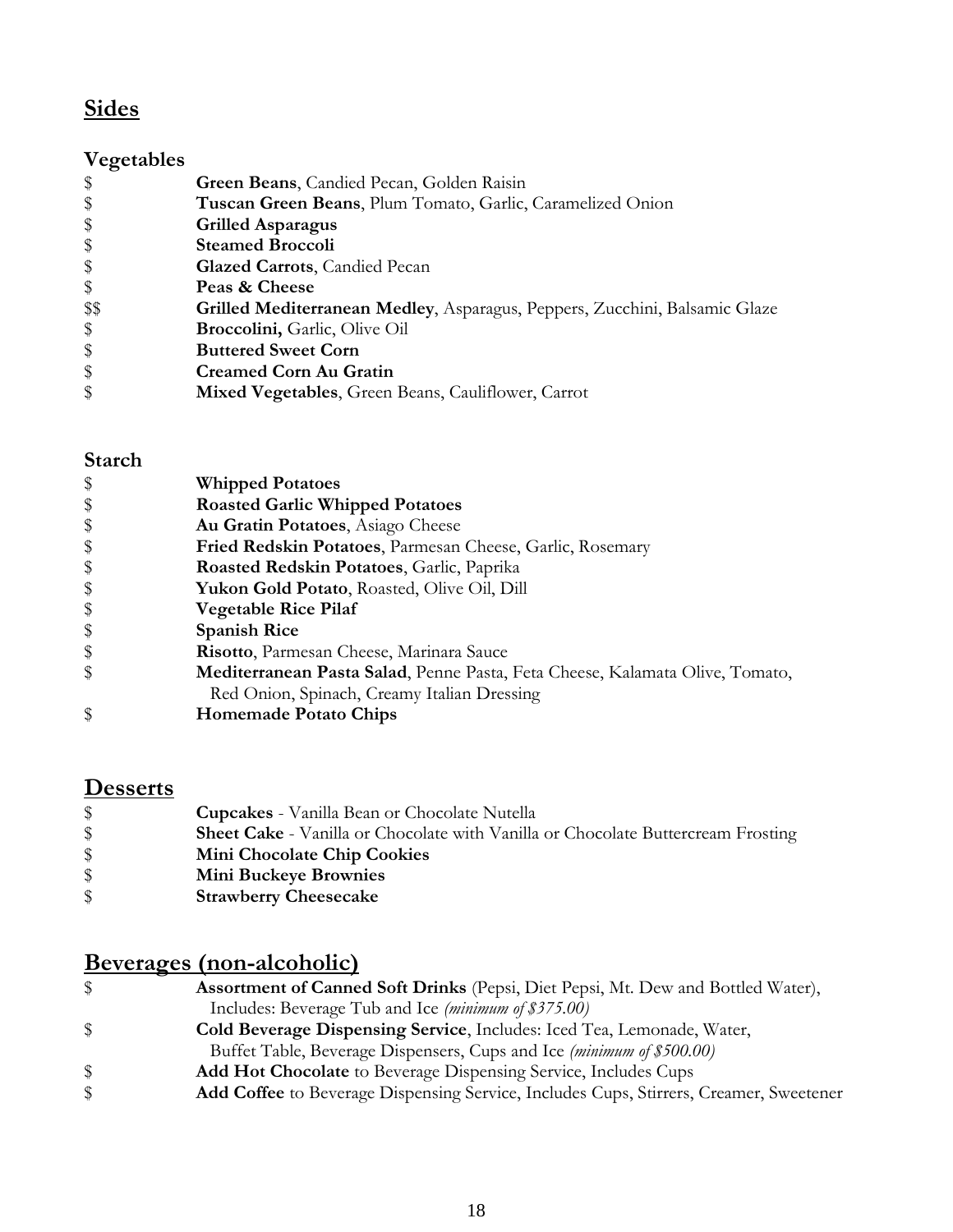## **Hors d'oeuvres**

## **Trays**

| \$           | Fresh Seasonal Fruit, Strawberry Cream Cheese Dip                       |
|--------------|-------------------------------------------------------------------------|
| $\mathbb{S}$ | <b>Fresh Vegetables, Creamy Ranch Dip</b>                               |
| \$\$         | <b>Assorted Domestic Cheese, Assorted Crackers</b>                      |
| \$\$\$\$     | <b>Shrimp Cocktail</b> , Poached Shrimp, Cocktail Sauce, Lemons & Limes |

## **Dips**

| $\frac{1}{2}$           | Tomato Bruschetta, Toasted Crostini (Served Cold)                        |
|-------------------------|--------------------------------------------------------------------------|
| $\sqrt[6]{\frac{1}{2}}$ | <b>Buffalo Chicken Dip, Tortilla Chips (Served Hot)</b>                  |
| $\frac{1}{2}$           | <b>Spinach Artichoke Dip, Bread, Tortilla Chips (Served Cold or Hot)</b> |
| - \$\$                  | Chipotle Crab and Corn Dip, Tortilla Chips (Served Hot)                  |
| $\frac{1}{2}$           | <b>Black Bean and Corn Salsa, Tortilla Chips (Served Cold)</b>           |
| \$                      | <b>Red Pepper Hummus, Feta Cheese, Pita (Served Cold)</b>                |

### **Cold Hors d'oeuvres**

| \$\$     | Vegetable Grilled Flatbread, Hummus, Asparagus Tips, Zucchini,                  |
|----------|---------------------------------------------------------------------------------|
|          | Sun Dried Tomato, Feta, Kalamata Olive                                          |
| \$\$     | Chicken Caesar Grilled Flatbread, Caesar, Roasted Chicken, Cherry Tomato,       |
|          | Shredded Romaine, Parmesan                                                      |
| \$\$     | Sun Dried Tomato Pinwheel, Flour Tortilla, Spinach,                             |
|          | Cream Cheese, Parmesan Cheese, Herbs                                            |
| \$\$     | Mini Chicken Salad Focaccia Sandwich                                            |
| \$\$     | <b>BLT Biscuit</b>                                                              |
| \$\$     | <b>Spring Roll</b> , Carrot, Cucumber, Red Pepper,                              |
|          | Cabbage, Cilantro, Thai Chili Dipping Sauce                                     |
| \$\$     | Lettuce Wrap, Blackened Chicken, Lime Sour Cream,                               |
|          | Black Bean & Corn Salsa                                                         |
| \$\$     | Bruschetta Crostini, Tomato, Garlic Crostini, Mozzarella, Basil, Balsamic Glaze |
| \$\$     | Caprese Skewer, Fresh Mozzarella, Cherry Tomato,                                |
|          | Kalamata Olive, Basil, Balsamic Glaze                                           |
| \$\$\$\$ | New England Lobster Roll, Homemade Pickles                                      |
| \$\$\$   | <b>Creole Shrimp Cocktail Shooter, Pineapple Salsa</b>                          |
|          |                                                                                 |

## **Hot Hors d'oeuvres**

| \$\$   | Chicken Skewer, Bacon Wrapped, Pesto, Parmesan Cream Sauce |
|--------|------------------------------------------------------------|
| \$\$   | Pierogi, Cheese, Potato, Crispy Onion, Sour Cream          |
| \$     | Water Chestnut, Bacon Wrapped, Rumaki Sauce                |
| \$     | Wild Mushroom and Parmesan Stuffed Phyllo Cup              |
| \$\$   | Arancini Rice Ball, Parmesan Cheese, Panko, Marinara Sauce |
| \$     | Mini Meatball, Marinara Braised or Blackberry BBQ          |
| \$     | Pizza Roll Up Bread, Marinara Sauce                        |
| \$\$\$ | Black Angus Beef Slider, Caramelized Onion, Cheddar Cheese |
| \$\$\$ | Tuscan Beef Short Rib, Garlic Crostini, Herb Cream Cheese, |
|        | Cherry Reduction, Micro Arugula                            |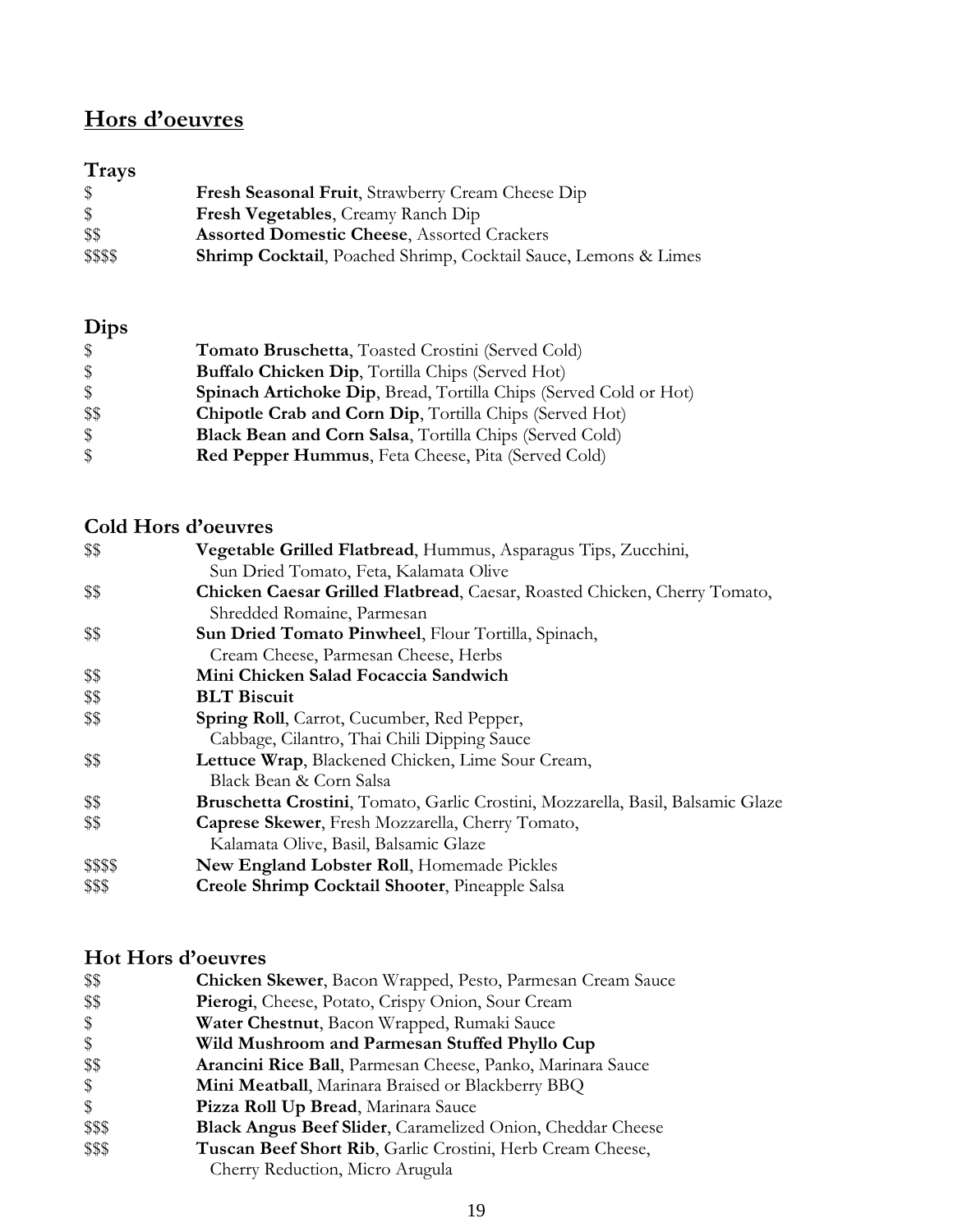### **Hot Hors d'oeuvres (continued)**

- \$\$\$\$ **Seared Lamb Lollipop**, Garlic Dry Rub, Tzatziki Sauce
- \$\$ **Stuffed Mushroom**, Italian Sausage, Parmesan Cheese
- \$\$\$ **Mini Crab Cake**, Signature Remoulade
- \$\$\$ **Jumbo Shrimp**, Sautéed Scampi Style, White Wine Butter Sauce, Cherry Tomato, Spinach
- \$\$\$ **Crispy Pork Belly Skewer**, Pineapple, Bourbon Glaze
- **Chicken Wing**, Fried or Wood Fired
	- (Garlic Parmesan, Blackberry BBQ, or Sweet and Spicy)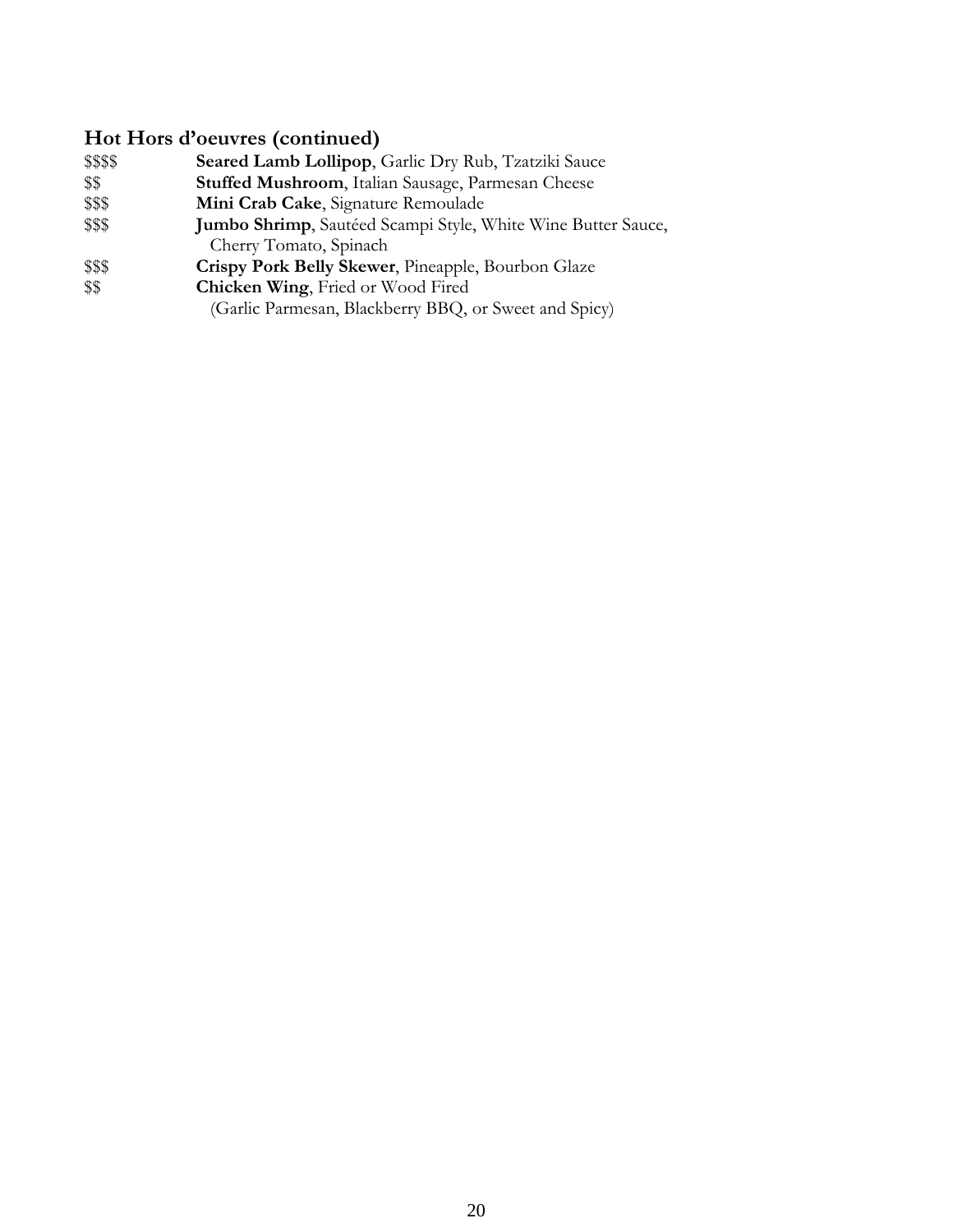

## **Russo's Catering & Events Vegan Buffet Catering Menu**

Price Range

Less Expensive \$ - \$\$\$\$ More Expensive

## **Salad**

| \$   | Vegan House, Iceberg, Tomato, Red Onion, Cucumber, Kalamata Olive<br>Italian Vinaigrette                                    |
|------|-----------------------------------------------------------------------------------------------------------------------------|
| \$   | Vegan Spring, Spinach, Strawberry, Blueberry, Mandarin Orange,<br>Toasted Almond, Red Onion, Blood Orange Vinaigrette       |
| \$\$ | Root and Vine, Mixed Greens, Roasted Beet, Golden Raisin, Candied Pecan, Red Onion,<br>Raspberry Balsamic Vinaigrette       |
| \$   | Vegan Mix, Mixed Greens, Candied Pecan, Dried Cranberry, Red Onion,<br>Raspberry Balsamic Vinaigrette                       |
| \$   | Californian, Mixed Greens, Tomato, Red Onion, Cucumber, Corn, Avocado,<br>White Balsamic Chipotle Vinaigrette               |
| \$   | Vegan Mediterranean, Iceberg, Tomato, Cucumber, Kalamata Olive, Artichoke Heart,<br>Roasted Red Pepper, Italian Vinaigrette |

## **Soup**

| $\boldsymbol{\mathsf{S}}$ | Italian Minestrone  |
|---------------------------|---------------------|
| $\boldsymbol{\mathsf{S}}$ | Kale and White Bean |

## **Bread**

| $\boldsymbol{\mathsf{S}}$  | Tomato Focaccia        |
|----------------------------|------------------------|
| $\frac{1}{2}$              | <b>Garlic Baguette</b> |
| $\boldsymbol{\mathsf{\$}}$ | <b>Yeast Rolls</b>     |

## **Entrees**

| \$\$ | Penne Pasta, Marinara Sauce, Fresh Basil                                                  |
|------|-------------------------------------------------------------------------------------------|
| \$\$ | Grilled Cauliflower Steaks, Chimichurri Sauce                                             |
| \$\$ | <b>Ratatouille Stuffed Yellow Bell Pepper, Tomato Coulis</b>                              |
| \$\$ | Zucchini Noodles, Marinara Sauce                                                          |
| \$\$ | <b>Crispy Brussels Sprouts, Sweet and Spicy Glaze, Steamed White Rice</b>                 |
| \$\$ | <b>Stuffed Zucchini Boat, Rice, Bell Pepper, Tomato, Herbs</b>                            |
| \$\$ | <b>Roasted Vegetable and Quinoa Pilaf</b> (Cauliflower, Zucchini, Mushrooms, Green Beans) |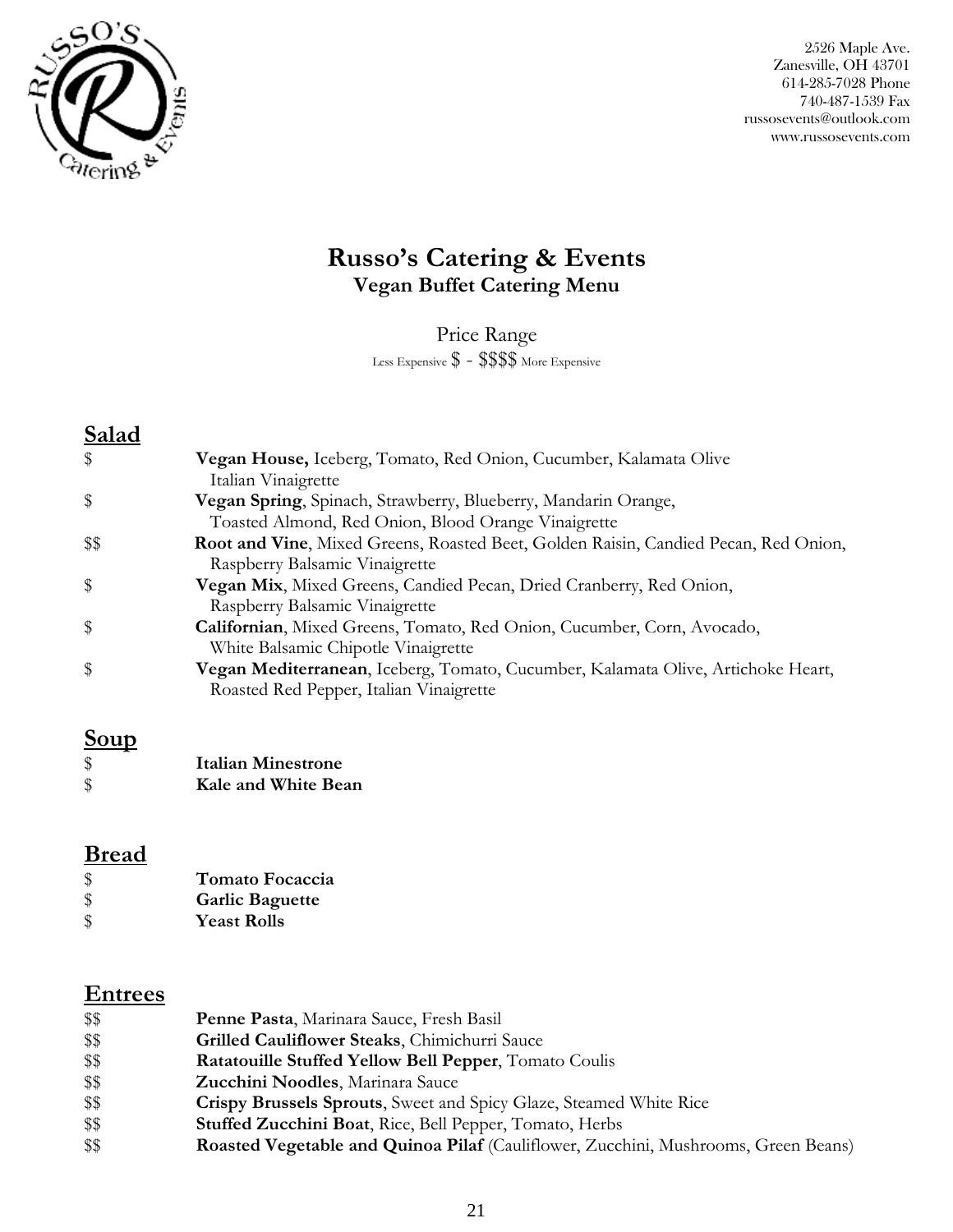## **Sides**

## **Vegetables**

| $\frac{1}{2}$ | Green Beans, Candied Pecan, Golden Raisin                  |
|---------------|------------------------------------------------------------|
| $\frac{1}{2}$ | Tuscan Green Beans, Plum Tomato, Garlic, Caramelized Onion |
| $\frac{1}{2}$ | <b>Grilled Asparagus</b>                                   |
| \$            | <b>Steamed Broccoli</b>                                    |
| $\frac{1}{2}$ | <b>Glazed Carrots</b> , Candied Pecans                     |
| \$            | Roasted Peas, Pearl Onions                                 |
| \$            | Grilled Corn on the Cob, Olive Oil, Creole Spice           |
| $\frac{1}{2}$ | Grilled Vegetable Medley, Asparagus, Peppers, Zucchini     |
| $\frac{1}{2}$ | Broccolini, Garlic, Olive Oil                              |
| $\frac{1}{2}$ | Wood Fired Zucchini, Pesto, Caramelized Onion, Herbs       |
|               |                                                            |

### **Starch**

| $\frac{1}{2}$     | Fried Redskin Potatoes, Garlic, Rosemary           |
|-------------------|----------------------------------------------------|
| $\frac{1}{2}$     | Roasted Redskin Potatoes, Garlic, Paprika          |
| \$                | <b>Yukon Gold Potato, Roasted, Olive Oil, Dill</b> |
| $\boldsymbol{\$}$ | <b>Vegetable Rice Pilaf</b>                        |
| $\frac{1}{2}$     | <b>Spanish Rice</b>                                |
| \$                | <b>Homemade Potato Chips</b>                       |

# **Vegan Hors d'oeuvres**

| <b>Trays</b> |                                           |
|--------------|-------------------------------------------|
| \$           | Vegan Fresh Seasonal Fruit                |
| \$           | Vegan Fresh Vegetables, Red Pepper Hummus |

## **Dips**

| <b>Guacamole</b> , Tortilla Chips (Served Cold)                                     |
|-------------------------------------------------------------------------------------|
| <b>Tomato &amp; Chickpea Bruschetta, Toasted Crostini (Served Cold)</b>             |
| <b>Black Bean and Corn Salsa, Tortilla Chips (Served Cold)</b>                      |
| <b>Vegan Red Pepper Hummus, Roasted Peppers, Kalamata Olive, Pita (Served Cold)</b> |

### **Cold Hors d'oeuvres**

| \$           | Vegan Grilled Flatbread, Hummus, Asparagus Tips, Zucchini,                                    |
|--------------|-----------------------------------------------------------------------------------------------|
|              | Sun Dried Tomato, Kalamata Olive                                                              |
| $\mathbb{S}$ | <b>Spring Roll,</b> Carrot, Cucumber, Red Pepper, Cabbage, Cilantro, Thai Chili Dipping Sauce |
|              | Vegan Lettuce Wrap, Blackened Cauliflower, Black Bean & Corn Salsa                            |
| $\mathbb{S}$ | Garlic Crostini, Chickpea Puree, Bruschetta Tomatoes, Basil, Balsamic Glaze                   |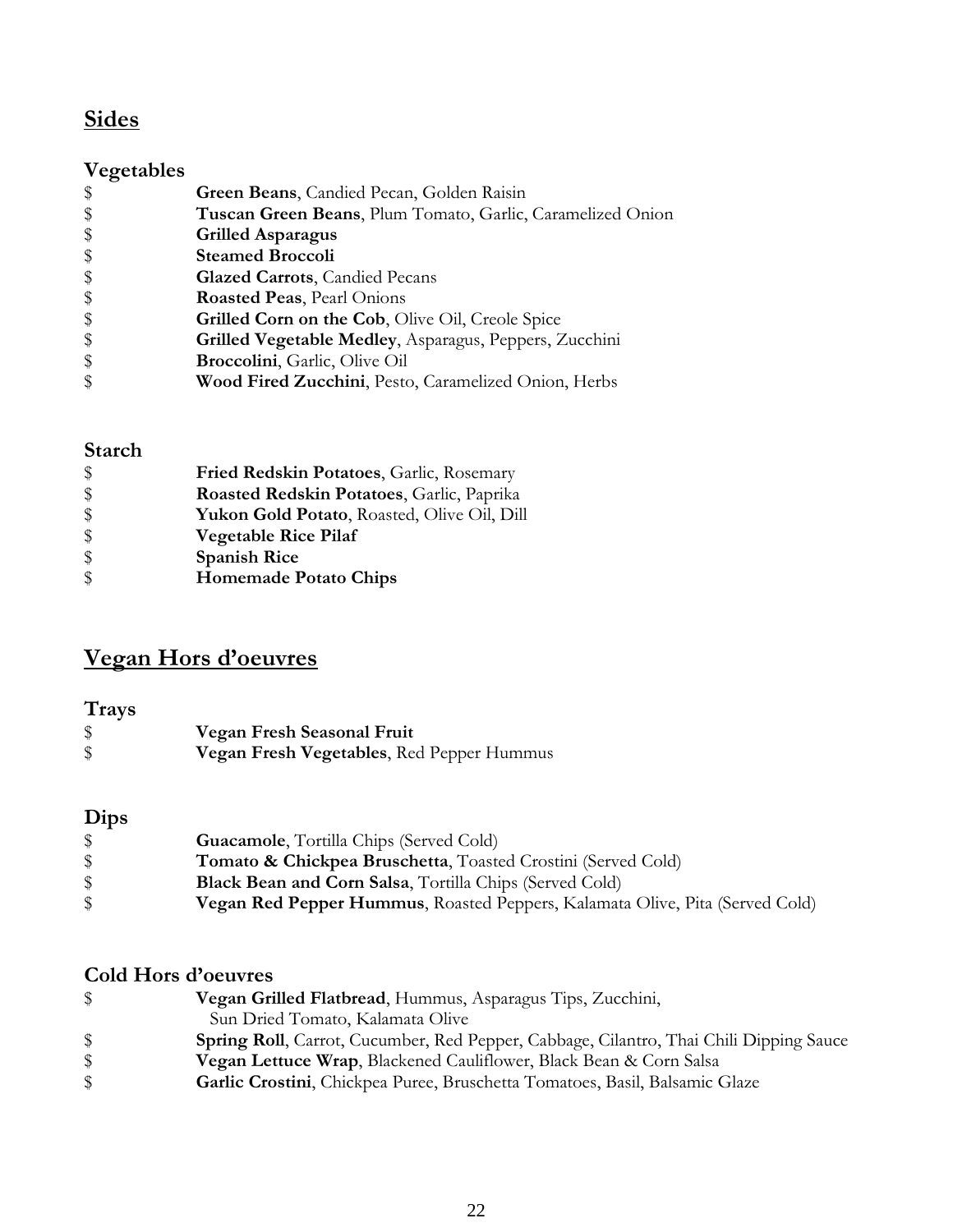## **Vegan Hors d'oeuvres (continued)**

# **Hot Hors d'oeuvres**

- \$ **Tempura Avocado**, Buffalo Sauce<br>
\$ **Wild Mushroom and Herb Stuffe**<br>
\$ **Vegan Arancini Rice Ball**, Peas, P<br>
\$ **Spicy Quesadilla**, Black Bean, Roa
- \$ **Wild Mushroom and Herb Stuffed Phyllo Cups**
	- \$ **Vegan Arancini Rice Ball**, Peas, Panko, Marinara Sauce
- \$ **Spicy Quesadilla**, Black Bean, Roasted Pepper, Jalapeno, Apricot Jam, Vegan Mozzarella